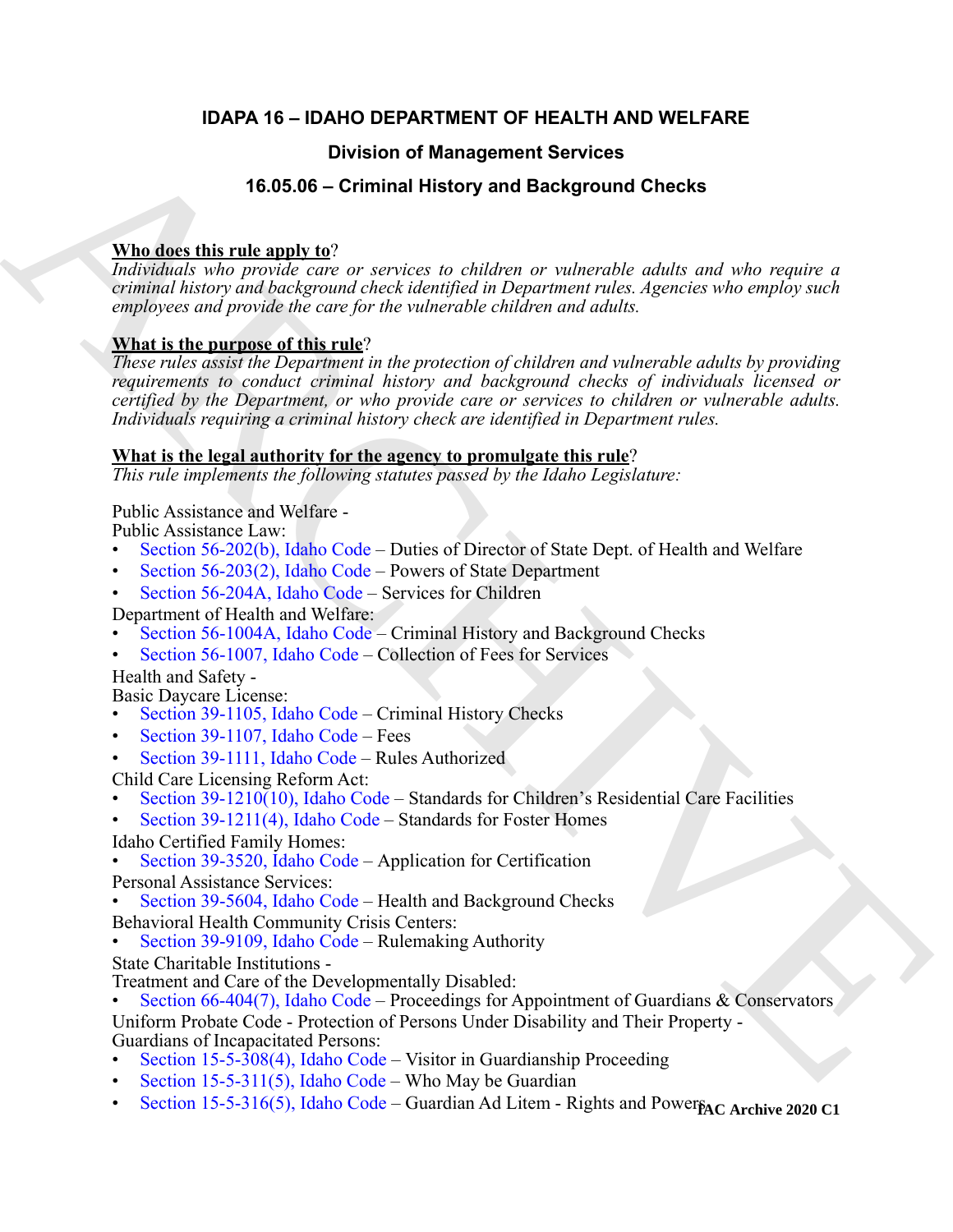### **Where can I find information on Administrative Appeals**?

*Administrative appeals and contested cases are governed by the provisions of IDAPA 16.05.03, "Contested Case Proceedings and Declaratory Rulings." If an individual believes that the records received through the FBI are incorrect, the individual has fifteen (15) days from the receipt of the denial to correct the FBI records according to 28 CFR Section 16.34 or other federal regulations.*

### **How do I request public records**?

Administrative applies and constant one books on the protocol pair of the protocol and the constant of the protocol pair of the protocol and the constant of the second technology of the second between the second the secon *Unless exempted, all public records are subject to disclosure by the Department that will comply with Title 74, Chapter 1, Idaho Code, upon requests. Confidential information may be restricted by state or federal law, federal regulation, and IDAPA 16.05.01, "Use and Disclosure of Department Records."Any information received from the FBI must comply with 28 CFR 50.12 or other federal regulations. Any information received from the Idaho State Police must comply with Section 67-3008, Idaho Code.*

### **Who do I contact for more information on this rule**?

Idaho Department of Health and Welfare Division of Management Services Criminal History Unit 1720 Westgate Drive, Suite A Boise, Idaho 83704

Attn: Criminal History P.O. Box 83720 Boise, ID 83720-0036 Phone: (208) 332-7990 or Toll-Free (800) 340-1246 Fax: (208) 332-7991 Email: crimhist@dhw.idaho.gov Webpage: https://chu.dhw.idaho.gov/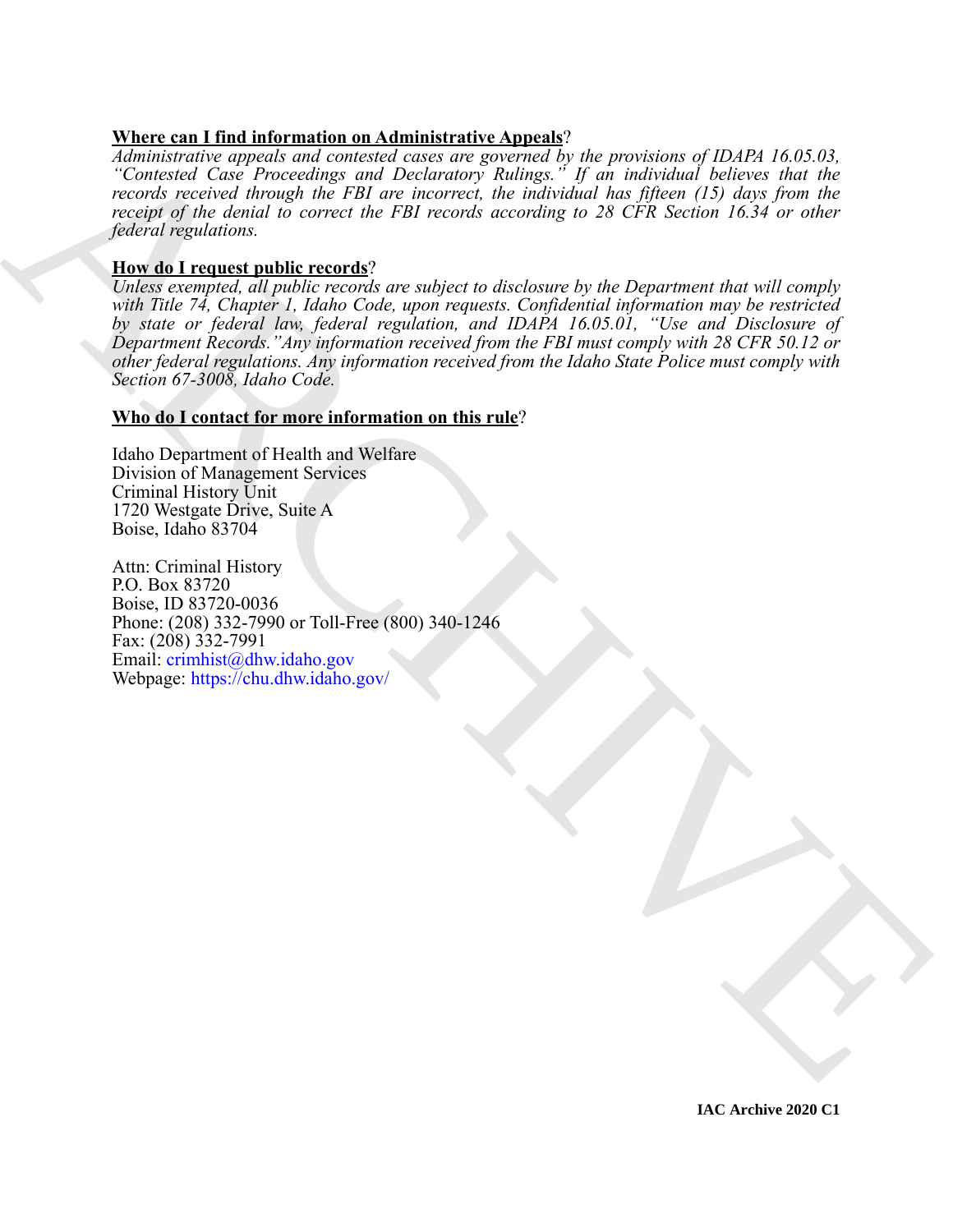# **Table of Contents**

# 16.05.06 - Criminal History and Background Checks

| 050. Fees And Costs For Criminal History And Background Checks. 7                |  |
|----------------------------------------------------------------------------------|--|
|                                                                                  |  |
|                                                                                  |  |
|                                                                                  |  |
|                                                                                  |  |
|                                                                                  |  |
| 071. -- 099. (Reserved) ……………………………………………………………………………… 8                         |  |
| 100. Individuals Subject To A Criminal History And Background Check.  8          |  |
| 101. Department Individuals Subject To A Criminal History                        |  |
|                                                                                  |  |
| 120. Application For A Criminal History And Background Check.  10                |  |
|                                                                                  |  |
|                                                                                  |  |
| 126. Applicants Receiving A Department Enhanced Clearance.  11                   |  |
|                                                                                  |  |
|                                                                                  |  |
|                                                                                  |  |
|                                                                                  |  |
|                                                                                  |  |
| 150. Time Frame For Submitting Application And Fingerprints.  12                 |  |
|                                                                                  |  |
|                                                                                  |  |
|                                                                                  |  |
| 170. Availability To Provide Services Pending Completion Of The Criminal History |  |
|                                                                                  |  |
|                                                                                  |  |
|                                                                                  |  |
| 182. -- 189. (Reserved)                                                          |  |
|                                                                                  |  |
|                                                                                  |  |
|                                                                                  |  |
|                                                                                  |  |
| 210. Disqualifying Crimes Resulting In An Unconditional Denial.  15              |  |
|                                                                                  |  |
|                                                                                  |  |
|                                                                                  |  |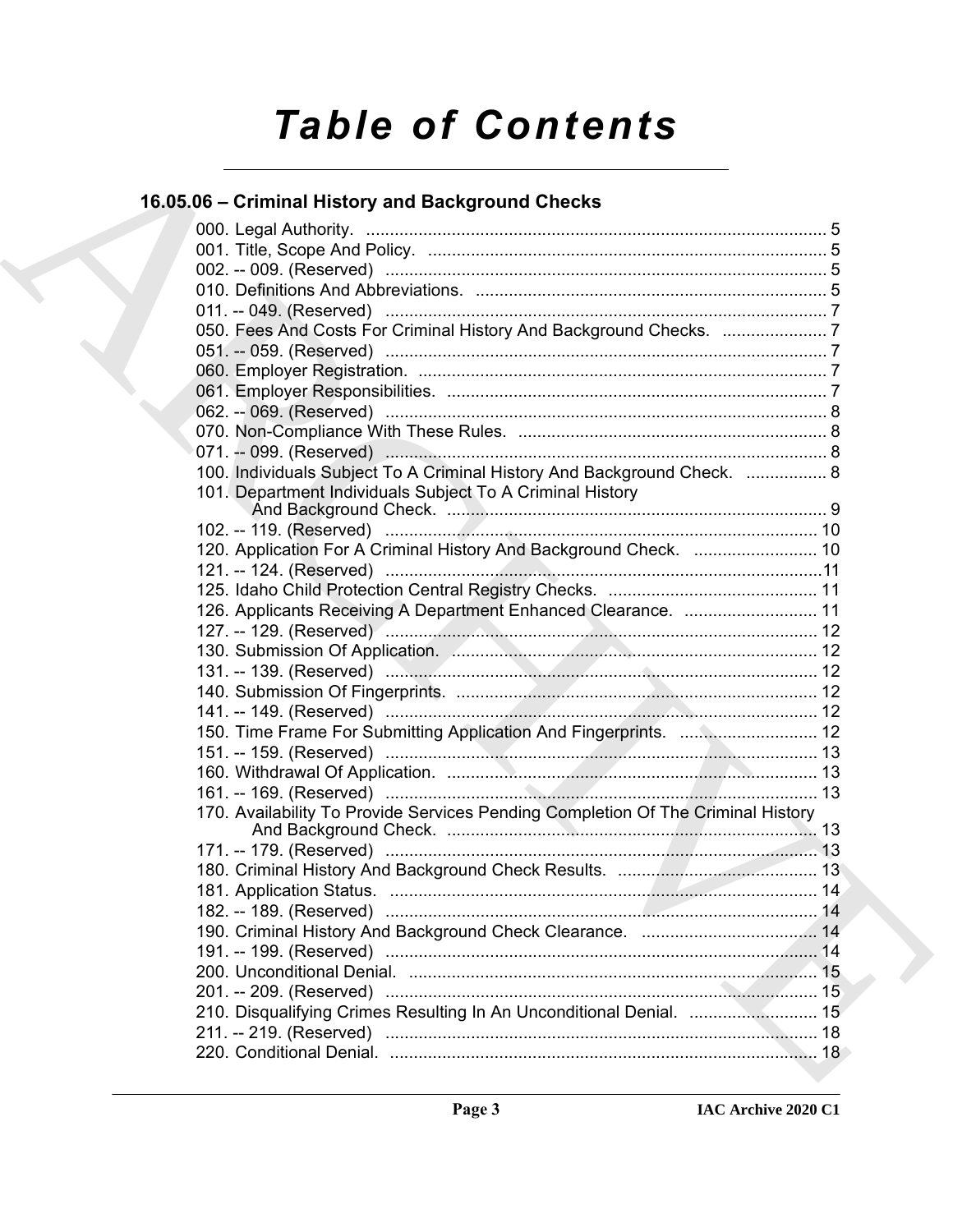### Table of Contents (cont'd)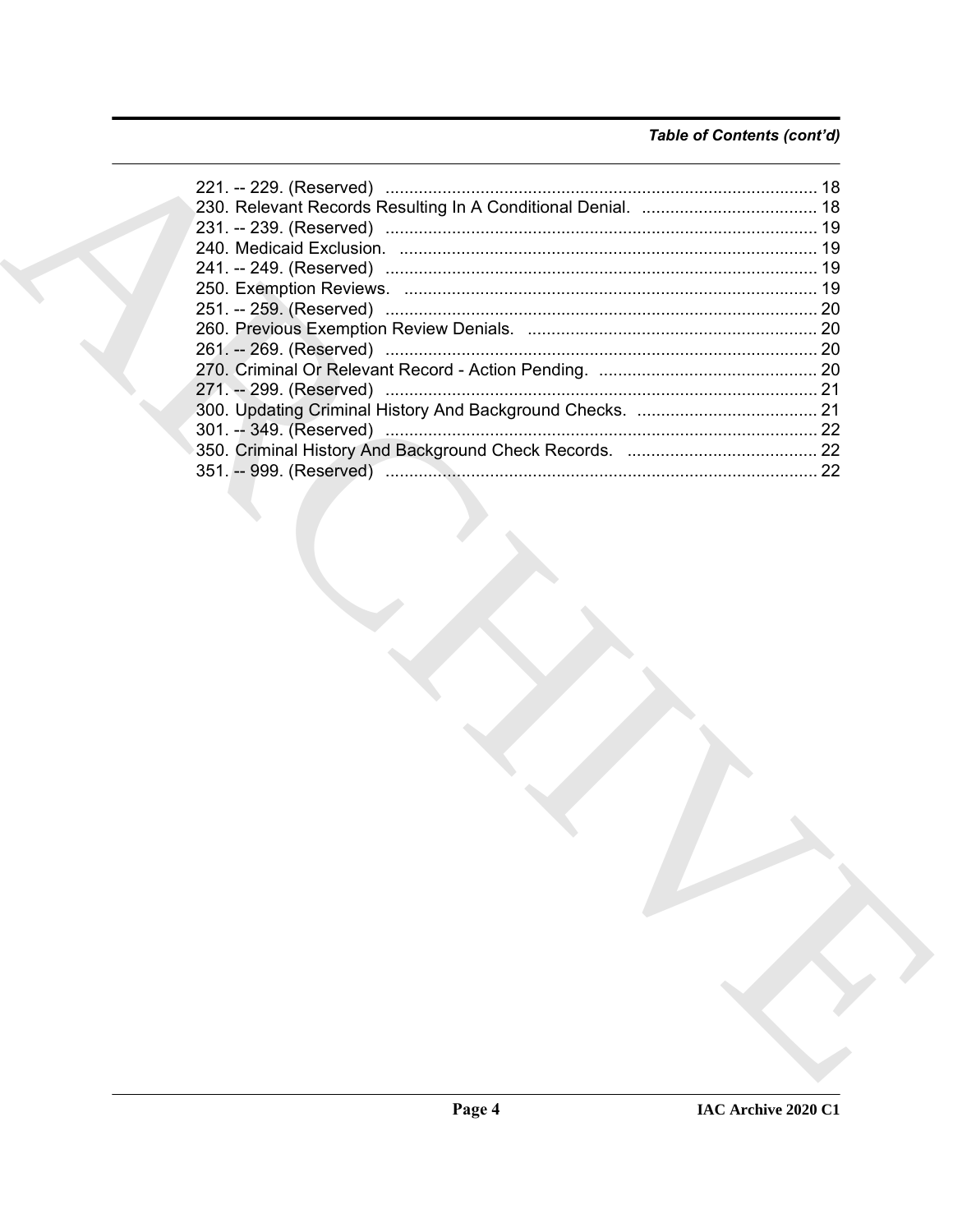### **16.05.06 – CRIMINAL HISTORY AND BACKGROUND CHECKS**

### <span id="page-4-10"></span><span id="page-4-1"></span><span id="page-4-0"></span>**000. LEGAL AUTHORITY.**

### <span id="page-4-11"></span><span id="page-4-2"></span>**001. TITLE, SCOPE AND POLICY.**

| child care programs. | The Idaho Legislature has authorized the Department of Health and Welfare to promulgate rules to conduct criminal<br>history and background checks under Sections 56-202(b), 56-203(2), 56-204A, 56-1004A, 56-1007, 39-1105, 39-<br>$1107, 39-1111, 39-1210(10), 39-1211(4), 39-3520, 39-5604, 39-9109, 66-404(7), 15-5-308(4), 15-5-311(5),$ and 15-<br>5-316(5), Idaho Code. Under 42 USC Section 9858f, the Department is required to check certain records for federal                                                      | $(3-20-20)T$ |
|----------------------|---------------------------------------------------------------------------------------------------------------------------------------------------------------------------------------------------------------------------------------------------------------------------------------------------------------------------------------------------------------------------------------------------------------------------------------------------------------------------------------------------------------------------------|--------------|
| 001.                 | TITLE, SCOPE AND POLICY.                                                                                                                                                                                                                                                                                                                                                                                                                                                                                                        |              |
| 01.                  | Title. These rules are titled IDAPA 16.05.06, "Criminal History and Background Checks."                                                                                                                                                                                                                                                                                                                                                                                                                                         | $(3-20-20)T$ |
| 02.                  | Scope. These rules assist the Department in the protection of children and vulnerable adults by<br>providing requirements to conduct criminal history and background checks of individuals licensed or certified by the<br>Department, or who provide care or services to children or vulnerable adults. Individuals requiring a criminal history<br>check are identified in Department rules.                                                                                                                                  | $(3-20-20)T$ |
| 03.                  | Policy. It is the Department's policy to conduct fingerprint-based criminal history and background<br>checks on individuals who have completed a criminal history application. The criminal history applicant is required<br>to disclose any pertinent information regarding crimes or findings that would disqualify the individual from providing<br>care or services to children or vulnerable adults. The Department may obtain information for these criminal history<br>and background checks from the following sources: | $(3-20-20)T$ |
| a.                   | Federal Bureau of Investigation;                                                                                                                                                                                                                                                                                                                                                                                                                                                                                                | $(3-20-20)T$ |
| b.                   | Idaho State Police Bureau of Criminal Identification;                                                                                                                                                                                                                                                                                                                                                                                                                                                                           | $(3-20-20)T$ |
| c.                   | Any state or federal Child Protection Registry;                                                                                                                                                                                                                                                                                                                                                                                                                                                                                 | $(3-20-20)T$ |
| d.                   | Any state or federal Adult Protection Registry;                                                                                                                                                                                                                                                                                                                                                                                                                                                                                 | $(3-20-20)T$ |
| e.                   | Any state Sexual Offender Registry;                                                                                                                                                                                                                                                                                                                                                                                                                                                                                             | $(7-1-20)T$  |
| f.                   | Office of Inspector General List of Excluded Individuals and Entities;                                                                                                                                                                                                                                                                                                                                                                                                                                                          | $(3-20-20)T$ |
| g.                   | Idaho Department of Transportation Driving Records;                                                                                                                                                                                                                                                                                                                                                                                                                                                                             | $(3-20-20)T$ |
| h.                   | Nurse Aide Registry; and                                                                                                                                                                                                                                                                                                                                                                                                                                                                                                        | $(7-1-20)T$  |
| i.                   | Other states and jurisdictions records and findings.                                                                                                                                                                                                                                                                                                                                                                                                                                                                            | $(3-20-20)T$ |
| $002. - 009.$        | (RESERVED)                                                                                                                                                                                                                                                                                                                                                                                                                                                                                                                      |              |
| 010.                 | DEFINITIONS AND ABBREVIATIONS.<br>For the purposes of this chapter of rules, the following terms apply:                                                                                                                                                                                                                                                                                                                                                                                                                         | $(3-20-20)T$ |
| 01.                  | Agency. An administrative subdivision of government or an establishment engaged in doing<br>business for another entity. This term is synonymous with the term employer.                                                                                                                                                                                                                                                                                                                                                        | $(3-20-20)T$ |
| 02.                  | Application. An individual's request for a criminal history and background check in which the<br>individual discloses any convictions, pending charges, or child or adult protection findings, and authorizes the<br>Department to obtain information from available databases and sources relating to the individual.                                                                                                                                                                                                          | $(3-20-20)T$ |
| 03.                  | Clearance. A clearance is a document designated by the Department as the official result of a<br>completed criminal history and background check with no disqualifying crimes or relevant records found. (3-20-20)T                                                                                                                                                                                                                                                                                                             |              |
| 04.                  | Conviction. An individual is considered to have been convicted of a criminal offense as defined in<br>Subsections 010.04.a. through 010.04.d. of this rule:                                                                                                                                                                                                                                                                                                                                                                     | $(7-1-20)T$  |
| a.                   | When a judgment of conviction, or an adjudication, has been entered against the individual by any<br>federal, state, military, or local court;                                                                                                                                                                                                                                                                                                                                                                                  | $(3-20-20)T$ |
|                      |                                                                                                                                                                                                                                                                                                                                                                                                                                                                                                                                 |              |

### <span id="page-4-3"></span>**002. -- 009. (RESERVED)**

### <span id="page-4-9"></span><span id="page-4-8"></span><span id="page-4-7"></span><span id="page-4-6"></span><span id="page-4-5"></span><span id="page-4-4"></span>**010. DEFINITIONS AND ABBREVIATIONS.**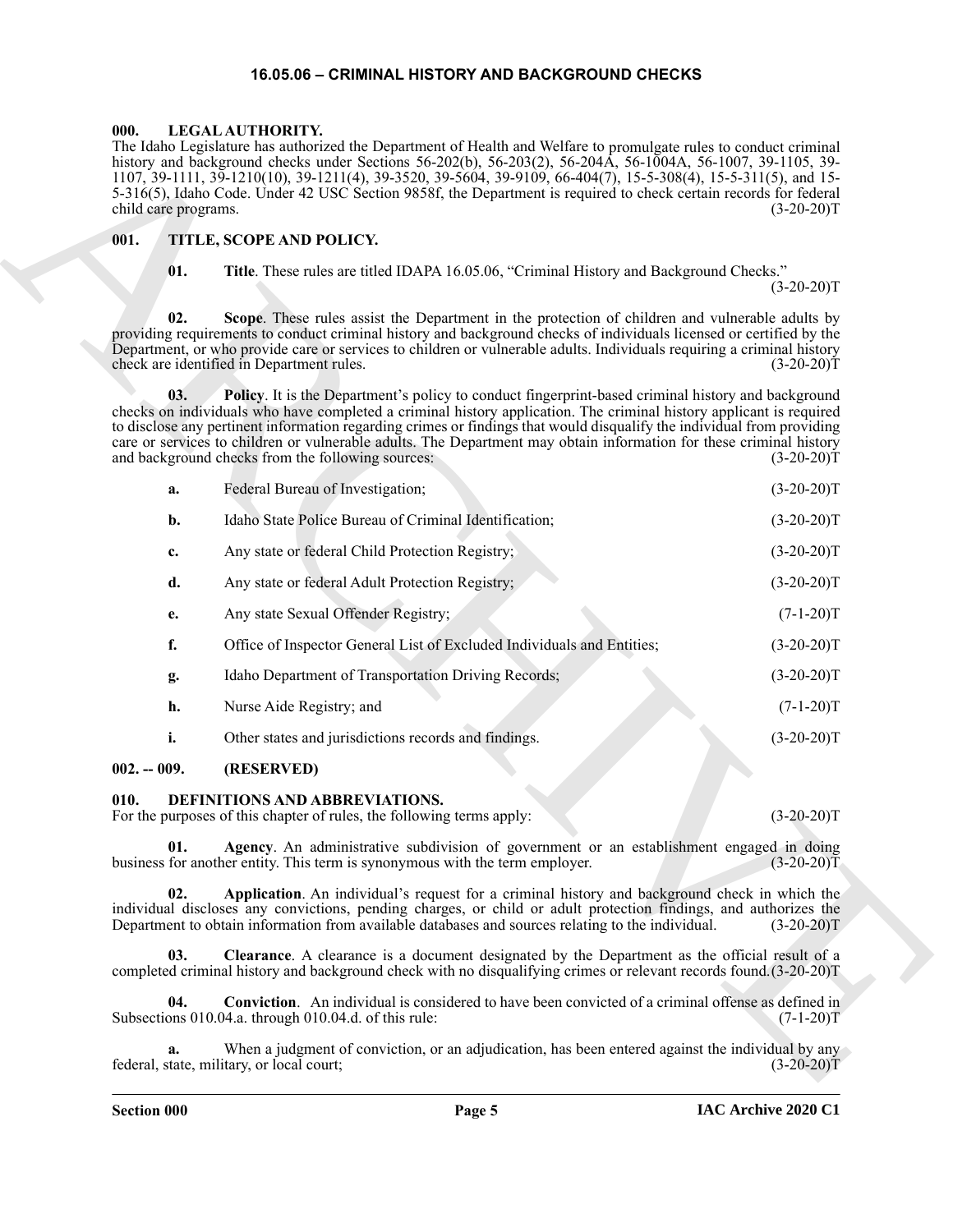**b.** When there has been a finding of guilt against the individual by any federal, state, military, or local  $\text{court};$  (3-20-20)T

**c.** When a plea of guilty or nolo contendere by the individual has been accepted by any federal, state, military, or local court; (3-20-20)T

**d.** When the individual has entered into or participated in first offender, deferred adjudication, or other arrangement or program where judgment of conviction has been withheld. This includes: (3-20-20)T

i. When the individual has entered into participation in a drug court; or (3-20-20)T

<span id="page-5-1"></span><span id="page-5-0"></span>ii. When the individual has entered into participation in a mental health court. (3-20-20)T

**05.** Criminal History and Background Check. A criminal history and background check is a nt-based check of an individual's criminal record and other relevant records. (3-20-20) fingerprint-based check of an individual's criminal record and other relevant records.

**06. Criminal History Unit**. The Department's Unit responsible for processing fingerprint-based criminal history and background checks, conducting exemption reviews, and issuing clearances or denials according to these rules.  $(3-20-20)T$ 

<span id="page-5-2"></span>**07. Denial**. A denial is issued by the Department when an individual has a relevant record or ying crime. There are two (2) types of denials: (3-20-20) disqualifying crime. There are two  $(2)$  types of denials:

**a.** Conditional Denial. A denial of an applicant because of a relevant record found in Section 230 of these rules. (3-20-20) these rules. (3-20-20)T

**b.** Unconditional Denial. A denial of an applicant because of a conviction for a disqualifying crime or at record found in Sections 200 and 210 of these rules. (3-20-20) a relevant record found in Sections 200 and 210 of these rules.

<span id="page-5-4"></span><span id="page-5-3"></span>**08. Department**. The Idaho Department of Health and Welfare or its designee. (3-20-20)T

Generation of Health and Welfare<br>
Use the latter has been a Luding of pull aquins the sub-ideal by any detection account  $\frac{1}{2}$ . The latter has the sub-ideal by the state is a deterministic pull and the sub-ideal by th **09. Direct Patient Access Employee**. Any individual who has access to a patient or resident of a longterm care provider or facility whether through employment or contract, and who has duties or performs tasks that involve (or may involve) one-on-one (1:1) contact with a patient or resident or has access to his personal belongings. Volunteers are not considered a Direct Patient Access employee of a long-term care provider or facility unless volunteers are required to undergo a criminal history background check per the rules applicable to that specific type of facility or provider. (7-1-20)T

<span id="page-5-5"></span>**10. Disqualifying Crime**. A disqualifying crime is a designated crime listed in Section 210 of these tresults in the unconditional denial of an applicant. (3-20-20) rules that results in the unconditional denial of an applicant.

<span id="page-5-6"></span>**11. Employer**. An entity that hires people to work in exchange for compensation. This term is nous with the term agency. (3-20-20)<sup>T</sup> synonymous with the term agency.

<span id="page-5-7"></span>**12. Enhanced Clearance**. An enhanced clearance is a clearance issued by the Department that includes a search of child protection registries in states or jurisdictions in which an applicant has resided during the preceding five (5) years. See Section 126 of these rules. (3-20-20)T

<span id="page-5-8"></span>**13.** Exemption Review. A review by the Department at the request of the applicant when a conditional denial has been issued. (3-20-20)T

**14. Federal Bureau of Investigation (FBI)**. The federal agency where fingerprint-based criminal history and background checks are processed. (3-20-20)T

<span id="page-5-10"></span><span id="page-5-9"></span>**15.** Good Cause. Substantial reason, one that affords a legal excuse. (3-20-20)T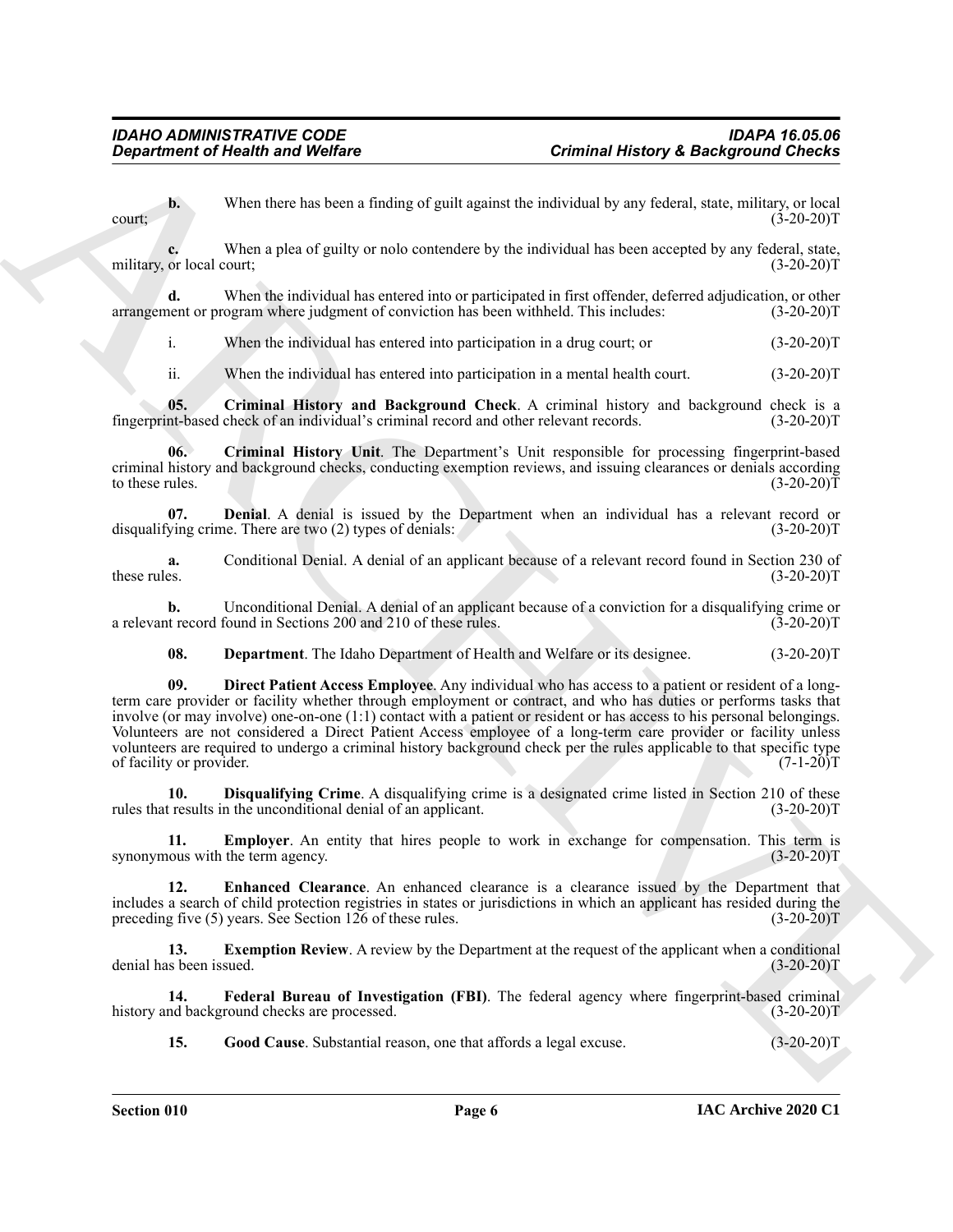<span id="page-6-5"></span>**16.** Idaho State Police Bureau of Criminal Identification. The state agency where fingerprint-based history and background checks are processed. criminal history and background checks are processed.

<span id="page-6-6"></span>**17. Relevant Record**. A relevant record is a record that is found in a search of criminal records or registries checked by the Department as provided in Section 56-1004A, Idaho Code. (3-20-20)T

### <span id="page-6-0"></span>**011. -- 049. (RESERVED)**

### <span id="page-6-13"></span><span id="page-6-1"></span>**050. FEES AND COSTS FOR CRIMINAL HISTORY AND BACKGROUND CHECKS.**

*General definite and the Velocity*<br> **Considering the Velocity and the Velocity Eures of Column Heat of the State Section of the State Section 2013**<br>
ARCHIVE BUSINE IN the State Section 30 (1990) and the State Section 3 The fee for a Department fingerprint-based criminal history and background check is up to seventy dollars (\$70) for an individual. The applicant is responsible for the cost of the criminal history and background check except where otherwise provided by Department rules. An applicant is responsible for any additional costs incurred by the Department paid to agencies, judicial, or law enforcement jurisdictions in other states. The Department will collect the additional funds to cover its costs. (3-20-20)T

### <span id="page-6-2"></span>**051. -- 059. (RESERVED)**

### <span id="page-6-7"></span><span id="page-6-3"></span>**060. EMPLOYER REGISTRATION.**

**01. Initial Registration**. Employers required to have Department criminal history and background checks on their employees, contractors, or staff must register with the Department and receive an employer identification number before criminal history and background check applications can be processed or accessed.

 $(3-20-20)T$ 

### <span id="page-6-9"></span><span id="page-6-8"></span>**02.** Change in Name or Ownership. An agency or facility must:  $(7-1-20)T$

**a.** If acquired by another entity, the new ownership will register as a new employer and provide contact information to obtain a new employer identification number and website access within thirty (30) calendar days of acquisition. New ownership occurs when the agency obtains a new federal Employer Identification Number with the Internal Revenue Service. (7-1-20)T

**b.** If there is a change to its name or location, the employer will provide the new name, location, and contact information to the Department within thirty (30) calendar days of the change. (7-1-20)T

### <span id="page-6-10"></span><span id="page-6-4"></span>**061. EMPLOYER RESPONSIBILITIES.**

The criminal history and background check clearance is not a determination of suitability for employment. The Department's criminal history and background check clearance means that an individual was found to have no disqualifying crime or relevant record. Employers are responsible for determining the individual's suitability for employment as described in this rule. (7-1-20)T

<span id="page-6-12"></span>**01. Screen Applicants**. The employer should screen applicants prior to initiating a criminal history and background check in determining the suitability of the applicant for employment. If an applicant discloses a disqualifying crime or offense, or discloses other information that would indicate a risk to the health and safety of children and vulnerable adults, a determination of suitability for employment should be made during the initial application screening. (3-20-20)T

<span id="page-6-11"></span>**02. Maintain Printed Copy of Application**. The employer must maintain a copy of the printed, signed, and notarized criminal history and background check application for all individuals required to obtain a criminal history and background check. criminal history and background check.

**a.** The copy of the application must be readily available for inspection to verify compliance with this requirement. The document must be retained for a period consistent with the employer's own personnel documentation retention schedule. (7-1-20) documentation retention schedule.

**b.** An employer who chooses to use a criminal history and background check obtained for a previous employer must comply with Section 300 of these rules and maintain copies of the records identified in Subsections 190.01 and 300.02.c. of these rules. (7-1-20)T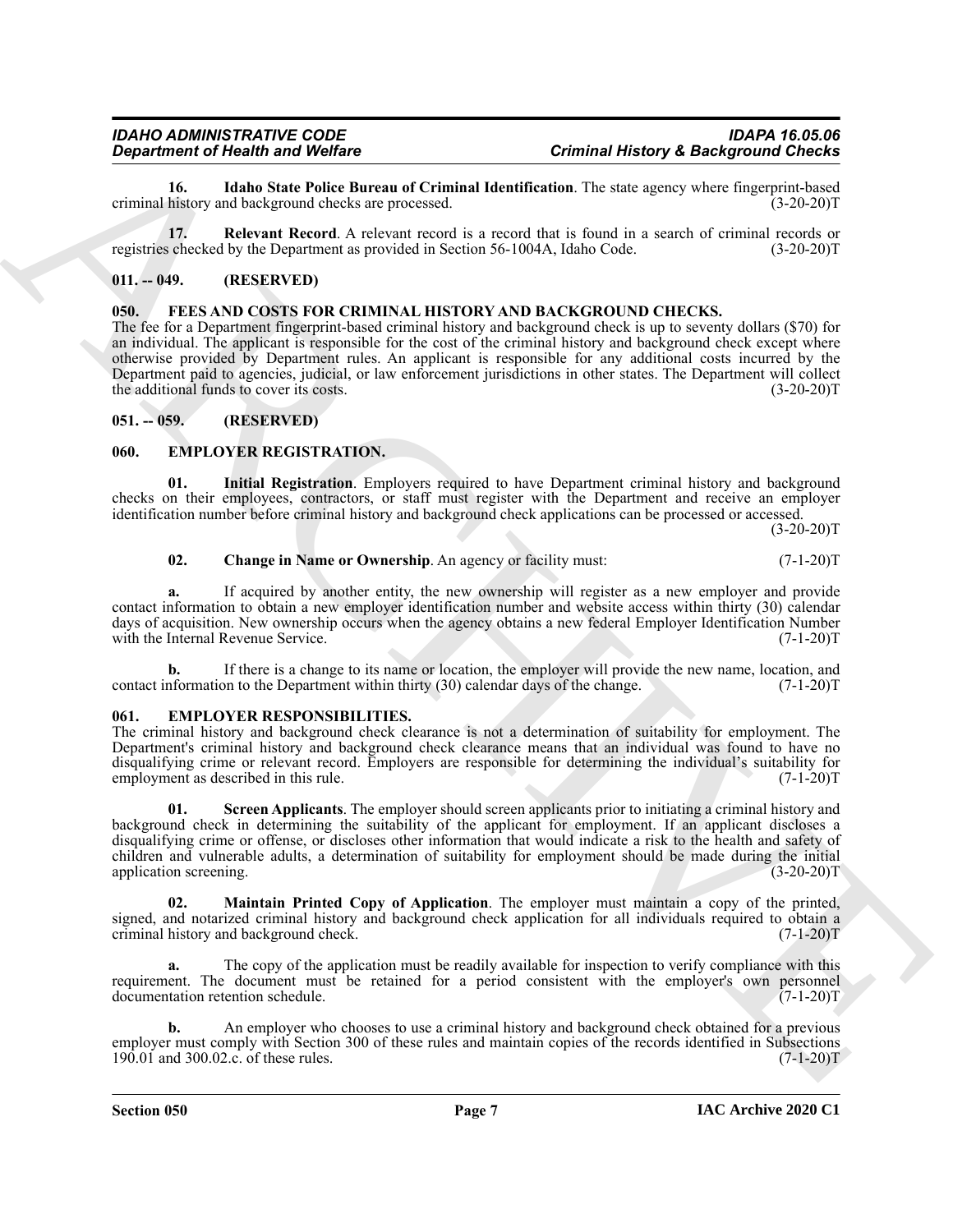### <span id="page-7-7"></span><span id="page-7-5"></span><span id="page-7-4"></span><span id="page-7-1"></span><span id="page-7-0"></span>**070. NON-COMPLIANCE WITH THESE RULES.**

### <span id="page-7-2"></span>**071. -- 099. (RESERVED)**

### <span id="page-7-6"></span><span id="page-7-3"></span>**100. INDIVIDUALS SUBJECT TO A CRIMINAL HISTORY AND BACKGROUND CHECK.**

| <b>Department of Health and Welfare</b>                                      | <b>Criminal History &amp; Background Checks</b>                                                                                                                                                                                                                                                                                                                          |
|------------------------------------------------------------------------------|--------------------------------------------------------------------------------------------------------------------------------------------------------------------------------------------------------------------------------------------------------------------------------------------------------------------------------------------------------------------------|
| 03.<br>Section 150 of these rules.                                           | Ensure Time Frames Are Met. The employer is responsible to ensure that the required time<br>frames are met for completion and submission of the application and fingerprints to the Department as required in<br>$(3-20-20)T$                                                                                                                                            |
| 04.<br>or services to children or vulnerable adults.                         | <b>Employment Determination</b> . The employer is responsible for reviewing the results of the criminal<br>history and background check even if a clearance that resulted in no disqualifying crimes or offenses found is issued<br>by the Department. The employer will make a determination as to the ability or risk of the individual to provide care<br>$(7-1-20)T$ |
| (RESERVED)<br>$062. - 069.$                                                  |                                                                                                                                                                                                                                                                                                                                                                          |
| 070.<br>NON-COMPLIANCE WITH THESE RULES.<br>licensing or certification unit. | The Department will report an individual's or an employer's non-compliance with these rules to the applicable<br>$(3-20-20)T$                                                                                                                                                                                                                                            |
| (RESERVED)<br>$071. - 099.$                                                  |                                                                                                                                                                                                                                                                                                                                                                          |
| <b>100.</b><br><b>Required Classes</b>                                       | INDIVIDUALS SUBJECT TO A CRIMINAL HISTORY AND BACKGROUND CHECK.<br>Individuals subject to a Department criminal history and background check are those persons or classes of individuals<br>who are required by statute, or Department rules to complete a criminal history and background check.<br>$(3-20-20)T$<br>Idaho Code and IDAPA Chapter(s)                     |
| 01. Adoptive Parent Applicants                                               | IDAPA 16.06.01, "Child and Family Services"                                                                                                                                                                                                                                                                                                                              |
| 02. Behavioral Health Programs                                               | IDAPA 16.06.02, "Child Care Licensing"<br>IDAPA 16.07.17, "Substance Use Disorders Services"<br>IDAPA 16.07.33, "Adult Mental Health Services"<br>IDAPA 16.07.37, "Children's Mental Health Services."<br>IDAPA 16.07.39, "Appointment of Designated Examiners and                                                                                                       |
|                                                                              | Dispositioners.                                                                                                                                                                                                                                                                                                                                                          |
| 03. Certified Family Homes                                                   | Section 39-3520, Idaho Code<br>IDAPA 16.03.19, "Certified Family Homes"<br>IDAPA 16.03.10, "Medicaid Enhanced Plan Benefits"                                                                                                                                                                                                                                             |
| 04. Children's Agency Facility Staff                                         | IDAPA 16.06.02, "Child Care Licensing"                                                                                                                                                                                                                                                                                                                                   |
| 05. Children's Residential Care Facilities                                   | Section 39-1210, Idaho Code<br>IDAPA 16.06.02, "Child Care Licensing"                                                                                                                                                                                                                                                                                                    |
| 06. Children's Therapeutic Outdoor Programs                                  | Section 39-1208, Idaho Code<br>IDAPA 16.06.02, "Child Care Licensing"                                                                                                                                                                                                                                                                                                    |
| 07. Citizen Review Panel Members                                             | Public health district volunteers who must comply with<br>Section 16-1647, Idaho Code, "Citizen Review Panels -<br>Child Protection Legislative Review Panel"                                                                                                                                                                                                            |
| 08. Contracted Non-Emergency Medical<br><b>Transportation Providers</b>      | IDAPA 16.03.09, "Medicaid Basic Plan Benefits"                                                                                                                                                                                                                                                                                                                           |
| 09. Court Appointed Guardians and<br>Conservators                            | Title 15, Chapter 5, Idaho Code, & Title 66, Chapter 4, Idaho Code.<br>Court required guardian and conservator criminal history and<br>background checks are not provided Department clearances<br>described in Section 180.01 of these rules                                                                                                                            |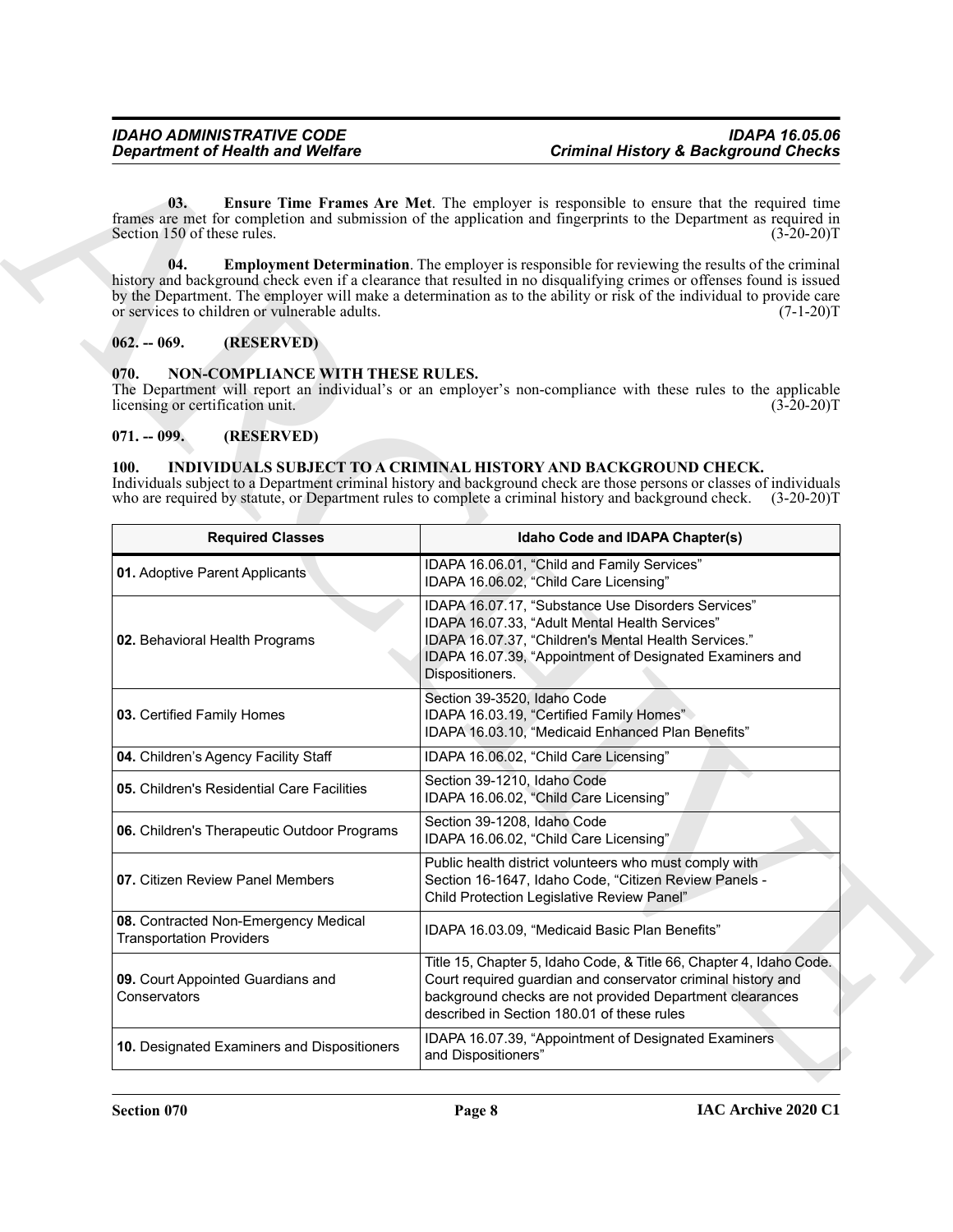### *IDAHO ADMINISTRATIVE CODE IDAPA 16.05.06 Department of Health and Welfare Criminal History & Background Checks*

| <b>Required Classes</b>                                                                      | Idaho Code and IDAPA Chapter(s)                                                                                                                                                                       |
|----------------------------------------------------------------------------------------------|-------------------------------------------------------------------------------------------------------------------------------------------------------------------------------------------------------|
| 11. Developmental Disabilities Agencies                                                      | IDAPA 16.03.21, "Developmental Disabilities Agencies" (DDA)<br>IDAPA 16.03.10, "Medicaid Enhanced Plan Benefits"                                                                                      |
| 12. Emergency Medical Services (EMS)                                                         | IDAPA 16.01.05, "Emergency Medical Services (EMS) --<br>Education, Instructor, and Examination Requirements"                                                                                          |
|                                                                                              | IDAPA 16.01.07, "Emergency Medical Services (EMS) --<br>Personnel Licensing Requirements"                                                                                                             |
| 13. High Risk Providers of Medicaid                                                          | IDAPA 16.03.09, "Medicaid Basic Plan Benefits"<br>The Medicaid Provider Handbook                                                                                                                      |
| 14. Home and Community-Based Services<br>(HCBS)                                              | IDAPA 16.03.10, "Medicaid Enhanced Plan Benefits"<br>IDAPA 16.04.17, "Residential Habilitation Agencies"                                                                                              |
| 15. Home Health Agencies                                                                     | IDAPA 16.03.07, "Home Health Agencies"                                                                                                                                                                |
| 16. Idaho Behavioral Health Plan (IBHP)                                                      | IDAPA 16.03.09, "Medicaid Basic Plan Benefits"                                                                                                                                                        |
| 17. Idaho Child Care Program (ICCP)                                                          | IDAPA 16.06.12, "Idaho Child Care Program"                                                                                                                                                            |
| 18. Intermediate Care Facilities for Individuals<br>with Intellectual Disabilities (ICF/IID) | IDAPA 16.03.11, "Intermediate Care Facilities for<br>Individuals with Intellectual Disabilities (ICF/IID)"                                                                                            |
| 19. Licensed Foster Care                                                                     | Section 39-1211, Idaho Code<br>IDAPA 16.06.02, "Child Care Licensing"                                                                                                                                 |
| 20. Licensed Day Care                                                                        | Sections 39-1105, 39-1113, and 39-1114, Idaho Code<br>IDAPA 16.06.02, "Child Care Licensing"                                                                                                          |
| 21. Mental Health Services                                                                   | IDAPA 16.07.33, "Adult Mental Health Services"<br>IDAPA 16.07.37, "Children's Mental Health Services"                                                                                                 |
| 22. Personal Assistance Agencies                                                             | IDAPA 16.03.10, "Medicaid Enhanced Plan Benefits"                                                                                                                                                     |
| 23. Personal Care Service Providers                                                          | Section 39-5604, Idaho Code<br>IDAPA 16.03.10, "Medicaid Enhanced Plan Benefits"                                                                                                                      |
| 24. Residential Assisted Living Facilities                                                   | IDAPA 16.03.22, "Residential Assisted Living Facilities"                                                                                                                                              |
| 25. Service Coordinators and Paraprofessional<br>Providers                                   | IDAPA 16.03.10, "Medicaid Enhanced Plan Benefits"                                                                                                                                                     |
| 26. Skilled Nursing Facilities                                                               | IDAPA 16.03.02, "Skilled Nursing Facilities"                                                                                                                                                          |
| 27. Substance Use Disorders Services                                                         | IDAPA 16.07.17, "Substance Use Disorders Services"                                                                                                                                                    |
| 28. Support Brokers and Community Support<br>Workers                                         | IDAPA 16.03.13, "Consumer-Directed Services"                                                                                                                                                          |
|                                                                                              | $(3-20-20)T$                                                                                                                                                                                          |
| 101.<br>CHECK.<br>checks.                                                                    | DEPARTMENT INDIVIDUALS SUBJECT TO A CRIMINAL HISTORY AND BACKGROUND<br>The following Department employees, contractors, and volunteers are subject to criminal history and background<br>$(3-20-20)T$ |
| 01.                                                                                          | Employees, Contractors, and Volunteers. Employees, contractors, and volunteers, providing                                                                                                             |
| Code.                                                                                        | direct care services or who have access to children or vulnerable adults as defined in Section 39-5302(10), Idaho<br>$(3-20-20)T$                                                                     |

### <span id="page-8-2"></span><span id="page-8-1"></span><span id="page-8-0"></span>**101. DEPARTMENT INDIVIDUALS SUBJECT TO A CRIMINAL HISTORY AND BACKGROUND CHECK.**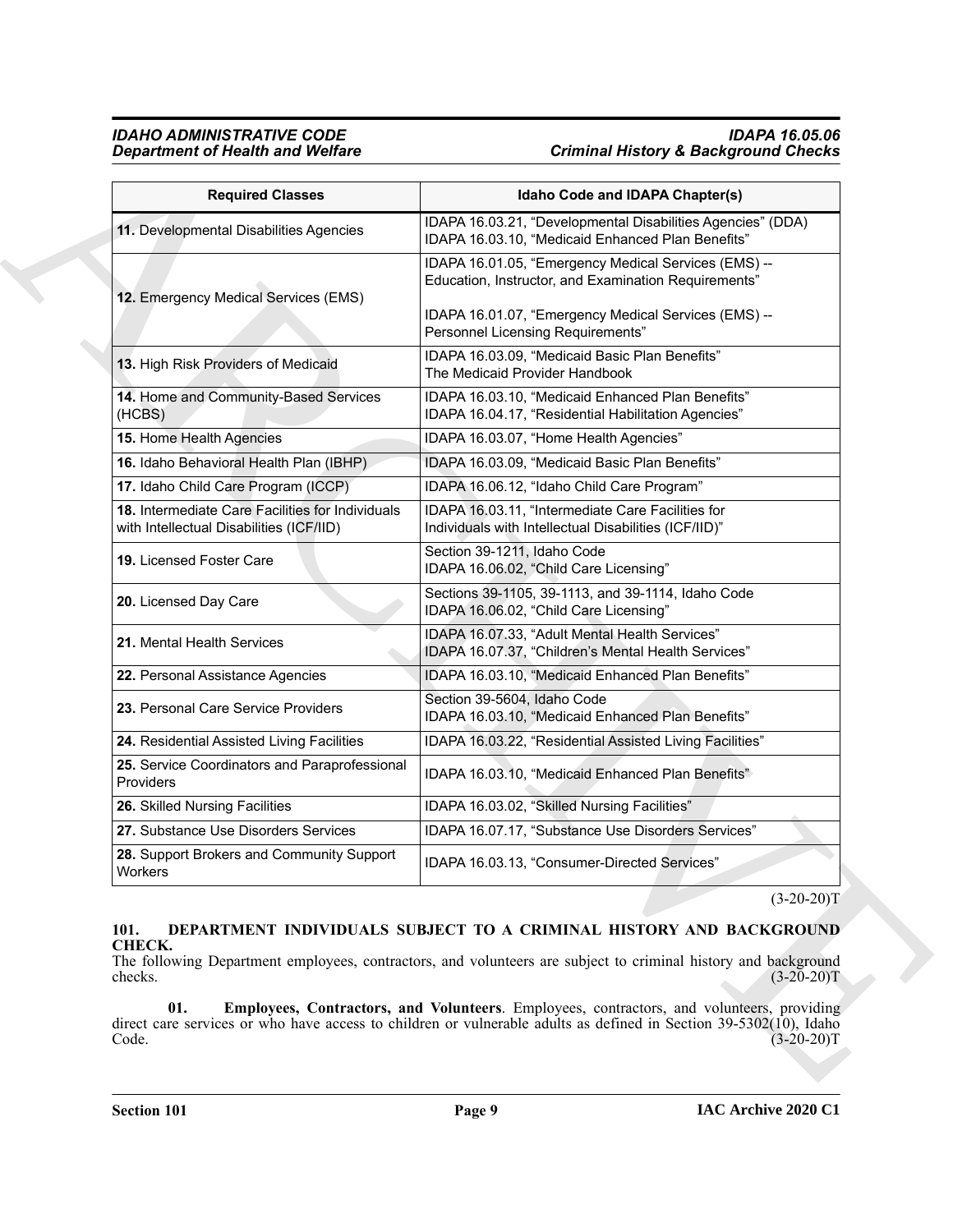<span id="page-9-6"></span><span id="page-9-5"></span>

|                                     | <b>Department of Health and Welfare</b><br><b>Criminal History &amp; Background Checks</b>                                                                                                                                                                                                                                                                                                                          |                                                                                                                              |
|-------------------------------------|---------------------------------------------------------------------------------------------------------------------------------------------------------------------------------------------------------------------------------------------------------------------------------------------------------------------------------------------------------------------------------------------------------------------|------------------------------------------------------------------------------------------------------------------------------|
| 02.                                 | <b>Employees of Bureau of Compliance.</b>                                                                                                                                                                                                                                                                                                                                                                           | $(3-20-20)T$                                                                                                                 |
| a.                                  | Fraud Investigators;                                                                                                                                                                                                                                                                                                                                                                                                | $(3-20-20)T$                                                                                                                 |
| $\mathbf{b}$ .                      | Utilization Review Analysts; and                                                                                                                                                                                                                                                                                                                                                                                    | $(3-20-20)T$                                                                                                                 |
| c.                                  | Criminal History Staff.                                                                                                                                                                                                                                                                                                                                                                                             | $(3-20-20)T$                                                                                                                 |
| 03.                                 | <b>Employees at State Institutions.</b> All employees of the following state funded institutions;                                                                                                                                                                                                                                                                                                                   | $(3-20-20)T$                                                                                                                 |
| a.                                  | Southwest Idaho Treatment Center, Nampa, Idaho;                                                                                                                                                                                                                                                                                                                                                                     | $(3-20-20)T$                                                                                                                 |
| $\mathbf{b}$ .                      | State Hospital North, Orofino, Idaho; and                                                                                                                                                                                                                                                                                                                                                                           | $(3-20-20)T$                                                                                                                 |
| c.                                  | State Hospital South, Blackfoot, Idaho.                                                                                                                                                                                                                                                                                                                                                                             | $(3-20-20)T$                                                                                                                 |
| 04.                                 | <b>Emergency Medical Services (EMS) Employees.</b> EMS communication specialists and managers.                                                                                                                                                                                                                                                                                                                      | $(3-20-20)T$                                                                                                                 |
| 05.                                 | Other Employees. Other Department employees as determined by the Director.                                                                                                                                                                                                                                                                                                                                          | $(3-20-20)T$                                                                                                                 |
| $102. - 119.$                       | (RESERVED)                                                                                                                                                                                                                                                                                                                                                                                                          |                                                                                                                              |
|                                     | APPLICATION FOR A CRIMINAL HISTORY AND BACKGROUND CHECK.<br>Individuals who are subject to a criminal history and background check must complete an application and have it<br>notarized. The application must include disclosure of any disqualifying crimes, offenses, or relevant records.                                                                                                                       |                                                                                                                              |
| 01.                                 | Application Form. The applicant must request a criminal history and background check by<br>completing the Department's application form and submitting it on-line or by mail. The individual's application<br>authorizes the Department to obtain information and release it as required in accordance with applicable state and<br>federal law. The following information is required to complete the application: |                                                                                                                              |
| a.                                  | Name, current and former names, or aliases;                                                                                                                                                                                                                                                                                                                                                                         |                                                                                                                              |
| $\mathbf{b}$ .                      | Current and former addresses as requested in the application;                                                                                                                                                                                                                                                                                                                                                       |                                                                                                                              |
| c.                                  | Date of birth, that appears on a valid identification document issued by a governmental entity;                                                                                                                                                                                                                                                                                                                     |                                                                                                                              |
| d.                                  | State and country of birth; and                                                                                                                                                                                                                                                                                                                                                                                     |                                                                                                                              |
| e.                                  | Driver's license number, if licensed, state where licensed, and whether a license has ever been                                                                                                                                                                                                                                                                                                                     |                                                                                                                              |
| 120.<br>revoked or suspended.<br>f. | Other identifying information, including gender, race, height, weight, eye color, and hair color;                                                                                                                                                                                                                                                                                                                   | $(3-20-20)T$<br>$(3-20-20)T$<br>$(3-20-20)T$<br>$(3-20-20)T$<br>$(3-20-20)T$<br>$(3-20-20)T$<br>$(3-20-20)T$<br>$(3-20-20)T$ |
| g.                                  | Employer information;                                                                                                                                                                                                                                                                                                                                                                                               | $(3-20-20)T$                                                                                                                 |
| h.                                  | Any criminal record or criminal offense information;                                                                                                                                                                                                                                                                                                                                                                | $(3-20-20)T$                                                                                                                 |
| i.                                  | Any pending charges or outstanding warrants;                                                                                                                                                                                                                                                                                                                                                                        | $(3-20-20)T$                                                                                                                 |

<span id="page-9-7"></span><span id="page-9-4"></span><span id="page-9-3"></span><span id="page-9-2"></span><span id="page-9-1"></span><span id="page-9-0"></span>

| a.                          | Name, current and former names, or aliases;                                                       | $(3-20-20)T$  |
|-----------------------------|---------------------------------------------------------------------------------------------------|---------------|
| b.                          | Current and former addresses as requested in the application;                                     | $(3-20-20)T$  |
| c.                          | Date of birth, that appears on a valid identification document issued by a governmental entity;   | $(3-20-20)T$  |
| d.                          | State and country of birth; and                                                                   | $(3-20-20)T$  |
| e.<br>revoked or suspended. | Driver's license number, if licensed, state where licensed, and whether a license has ever been   | $(3-20-20)$ T |
| f.                          | Other identifying information, including gender, race, height, weight, eye color, and hair color; | $(3-20-20)T$  |
| g.                          | Employer information;                                                                             | $(3-20-20)T$  |
| h.                          | Any criminal record or criminal offense information;                                              | $(3-20-20)T$  |
| i.                          | Any pending charges or outstanding warrants;                                                      | $(3-20-20)T$  |
| j.                          | Any child or adult protection involvement;                                                        | $(3-20-20)T$  |
|                             |                                                                                                   |               |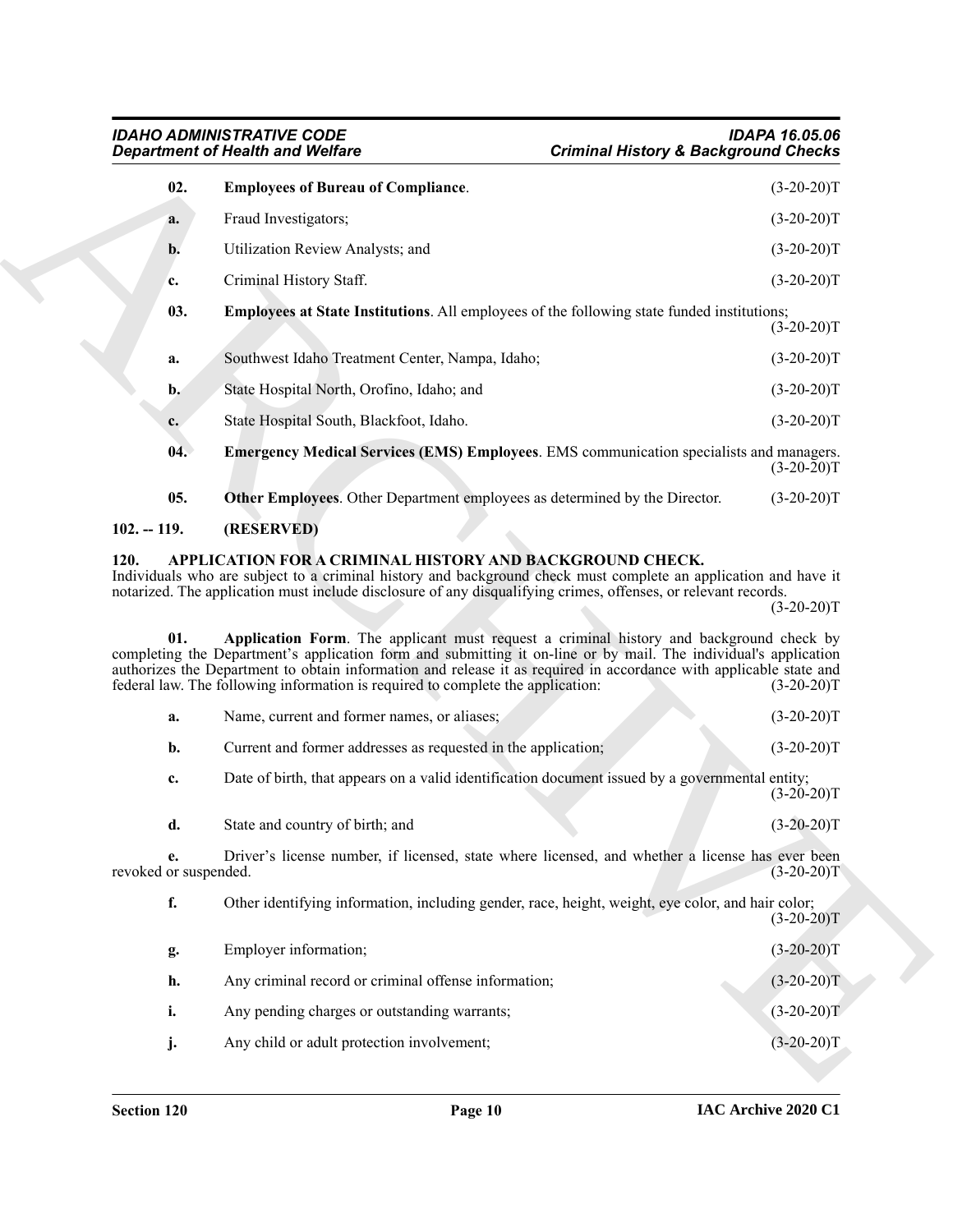| IDAHO ADMINISTRATIVE CODE               | IDAPA 16.05.06                                  |
|-----------------------------------------|-------------------------------------------------|
| <b>Department of Health and Welfare</b> | <b>Criminal History &amp; Background Checks</b> |

<span id="page-10-10"></span><span id="page-10-9"></span>

| <b>k.</b> | Any Medicare or Medicaid Provider Exclusion: and | $(3-20-20)T$ |
|-----------|--------------------------------------------------|--------------|
|           |                                                  |              |

### <span id="page-10-0"></span>**121. -- 124. (RESERVED)**

### <span id="page-10-11"></span><span id="page-10-1"></span>**125. IDAHO CHILD PROTECTION CENTRAL REGISTRY CHECKS.**

<span id="page-10-14"></span><span id="page-10-13"></span>

| а. | Name of the subject of the check, and any aliases;                        | $(3-20-20)T$ |
|----|---------------------------------------------------------------------------|--------------|
|    | Date of birth and Social Security Number of the subject of the check; and | $(3-20-20)T$ |

### <span id="page-10-12"></span><span id="page-10-8"></span><span id="page-10-7"></span><span id="page-10-6"></span><span id="page-10-5"></span><span id="page-10-4"></span><span id="page-10-3"></span><span id="page-10-2"></span>**126. APPLICANTS RECEIVING A DEPARTMENT ENHANCED CLEARANCE.**

|                                  | <b>Department of Health and Welfare</b>                                                                                                                                                                                                                                                                                                                                                                                     | <b>Criminal History &amp; Background Checks</b> |              |
|----------------------------------|-----------------------------------------------------------------------------------------------------------------------------------------------------------------------------------------------------------------------------------------------------------------------------------------------------------------------------------------------------------------------------------------------------------------------------|-------------------------------------------------|--------------|
| k.                               | Any Medicare or Medicaid Provider Exclusion; and                                                                                                                                                                                                                                                                                                                                                                            |                                                 | $(3-20-20)T$ |
| l.                               | Any other information requested on the application.                                                                                                                                                                                                                                                                                                                                                                         |                                                 | $(3-20-20)T$ |
| 02.                              | Disclosures. The individual must disclose any conviction, pending charges or indictment for<br>crimes, and furnish a description of the crime and the particulars on the application. The individual must also disclose<br>any notice by a state or local agency of substantiated child or substantiated vulnerable adult abuse, neglect,<br>exploitation, or abandonment complaint, and any other information as required. |                                                 | $(3-20-20)T$ |
| 03.                              | <b>Failure to Disclose Information.</b>                                                                                                                                                                                                                                                                                                                                                                                     |                                                 | $(3-20-20)T$ |
| a.<br>Code.                      | An applicant who falsifies or fails to disclose information on the application, may be subject to a<br>conditional denial under Section 230.01 and prosecution under Sections 18-3203, 18-5401, and 56-227A, Idaho                                                                                                                                                                                                          |                                                 | $(3-20-20)T$ |
| b.                               | An applicant required to obtain a criminal history and background check under Section 126 of these<br>rules that knowingly makes a materially false statement in connection to their background check will receive an<br>unconditional denial as provided in Section 200 of these rules.                                                                                                                                    |                                                 | $(3-20-20)T$ |
| $121. - 124.$                    | (RESERVED)                                                                                                                                                                                                                                                                                                                                                                                                                  |                                                 |              |
| 125.                             | <b>IDAHO CHILD PROTECTION CENTRAL REGISTRY CHECKS.</b><br>The Department will provide the results of a check of the Idaho Child Protection Central Registry to any agency that<br>requires it to comply with the provisions of applicable federal or state law. The Department will process those<br>requests as described in this rule.                                                                                    |                                                 | $(3-20-20)T$ |
| 01.                              | Request for an Idaho Child Protection Central Registry Check. A request for an Idaho Child<br>Protection Central Registry check must be submitted by mail, facsimile transmission, or e-mail attachment on state or<br>agency letterhead with the requesting authority contact information, and must include the following:                                                                                                 |                                                 | $(3-20-20)T$ |
| a.                               | Name of the subject of the check, and any aliases;                                                                                                                                                                                                                                                                                                                                                                          |                                                 | $(3-20-20)T$ |
| b.                               | Date of birth and Social Security Number of the subject of the check; and                                                                                                                                                                                                                                                                                                                                                   |                                                 | $(3-20-20)T$ |
| c.                               | A notarized signature of the subject of the check authorizing the request.                                                                                                                                                                                                                                                                                                                                                  |                                                 | $(3-20-20)T$ |
| 02.<br>for each subject checked. | Fee Amount. The fee for an Idaho Child Protection Central Registry check is twenty dollars (\$20)                                                                                                                                                                                                                                                                                                                           |                                                 | $(3-20-20)T$ |
| 03.                              | <b>Department Response.</b> A response will be returned to the agency initiating the request for the<br>check within fourteen (14) days of receipt of the request. The Department's contact information will be included<br>along with the result of the check.                                                                                                                                                             |                                                 | $(3-20-20)T$ |
| 126.<br>rules.                   | APPLICANTS RECEIVING A DEPARTMENT ENHANCED CLEARANCE.<br>The following classes of individuals are required to provide their previous residence information for the preceding<br>five (5) years in their application for a criminal history and background check as described in Section 100 of these                                                                                                                        |                                                 | $(3-20-20)T$ |
| 01.                              | <b>Adoptive Parent Applicants.</b>                                                                                                                                                                                                                                                                                                                                                                                          |                                                 | $(3-20-20)T$ |
| 02.                              | <b>Behavioral Health Programs.</b>                                                                                                                                                                                                                                                                                                                                                                                          |                                                 | $(3-20-20)T$ |
| 03.                              | <b>Children's Agency Facility Staff.</b>                                                                                                                                                                                                                                                                                                                                                                                    |                                                 | $(3-20-20)T$ |
| 04.                              | <b>Children's Residential Care Facilities.</b>                                                                                                                                                                                                                                                                                                                                                                              |                                                 | $(3-20-20)T$ |
|                                  |                                                                                                                                                                                                                                                                                                                                                                                                                             |                                                 |              |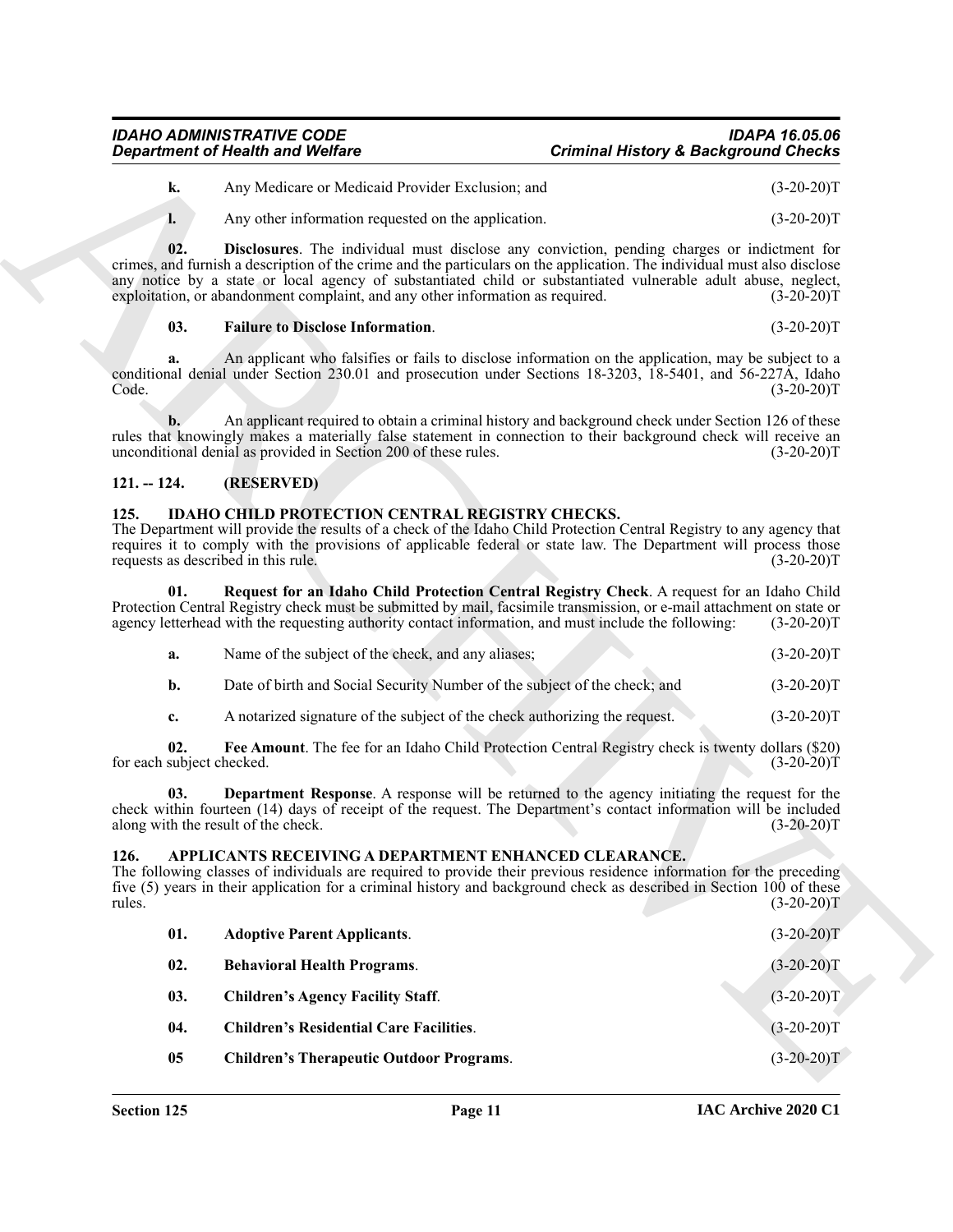<span id="page-11-6"></span>

| <b>Citizen Review Panel Members.</b><br>06.<br>07.<br>Idaho Child Care Program (ICCP).<br>08.<br><b>Licensed Foster Care.</b><br>09.<br><b>Licensed Day Care.</b><br>10.<br><b>Mental Health Services.</b><br>11.<br><b>Substance Use Disorders Services.</b><br>$127. - 129.$<br>(RESERVED)<br><b>SUBMISSION OF APPLICATION.</b><br>130.<br>An application for a criminal history and background check must be initiated, submitted, and received on the<br>Department's website before a criminal history and background check can be processed. The application is pending<br>until the Department issues a clearance or denial, or the individual withdraws the application.<br>$131. - 139.$<br>(RESERVED)<br>140.<br><b>SUBMISSION OF FINGERPRINTS.</b><br>The Department's criminal history and background check is a fingerprint-based check. Ten (10) rolled fingerprints<br>must be collected from the individual and submitted to the Department within the time frame for submitting<br>applications as provided in Section 150 of these rules in order for a criminal history and background check request to<br>be processed. The Department obtains fingerprints electronically at each of its fingerprint locations, or the<br>Department's fingerprint card must be used. A Department fingerprint card can be obtained by contacting the<br>Criminal History Unit, described in Section 005 of these rules.<br>Department Fingerprinting Locations. A fingerprint appointment is scheduled at designated<br>01.<br>Department locations where the Department will collect the individual's fingerprints. Locations for the closest<br>Department fingerprint collection office where an individual may submit fingerprints are listed on the Department's<br>website. The applicant may contact the Criminal History Unit as described in Section 005 of these rules for additional<br>guidance. | $(3-20-20)T$<br>$(3-20-20)T$<br>$(3-20-20)T$<br>$(3-20-20)T$<br>$(3-20-20)T$<br>$(3-20-20)T$<br>$(3-20-20)T$ |
|--------------------------------------------------------------------------------------------------------------------------------------------------------------------------------------------------------------------------------------------------------------------------------------------------------------------------------------------------------------------------------------------------------------------------------------------------------------------------------------------------------------------------------------------------------------------------------------------------------------------------------------------------------------------------------------------------------------------------------------------------------------------------------------------------------------------------------------------------------------------------------------------------------------------------------------------------------------------------------------------------------------------------------------------------------------------------------------------------------------------------------------------------------------------------------------------------------------------------------------------------------------------------------------------------------------------------------------------------------------------------------------------------------------------------------------------------------------------------------------------------------------------------------------------------------------------------------------------------------------------------------------------------------------------------------------------------------------------------------------------------------------------------------------------------------------------------------------------------------------------------------------------------------------------|--------------------------------------------------------------------------------------------------------------|
|                                                                                                                                                                                                                                                                                                                                                                                                                                                                                                                                                                                                                                                                                                                                                                                                                                                                                                                                                                                                                                                                                                                                                                                                                                                                                                                                                                                                                                                                                                                                                                                                                                                                                                                                                                                                                                                                                                                    |                                                                                                              |
|                                                                                                                                                                                                                                                                                                                                                                                                                                                                                                                                                                                                                                                                                                                                                                                                                                                                                                                                                                                                                                                                                                                                                                                                                                                                                                                                                                                                                                                                                                                                                                                                                                                                                                                                                                                                                                                                                                                    |                                                                                                              |
|                                                                                                                                                                                                                                                                                                                                                                                                                                                                                                                                                                                                                                                                                                                                                                                                                                                                                                                                                                                                                                                                                                                                                                                                                                                                                                                                                                                                                                                                                                                                                                                                                                                                                                                                                                                                                                                                                                                    |                                                                                                              |
|                                                                                                                                                                                                                                                                                                                                                                                                                                                                                                                                                                                                                                                                                                                                                                                                                                                                                                                                                                                                                                                                                                                                                                                                                                                                                                                                                                                                                                                                                                                                                                                                                                                                                                                                                                                                                                                                                                                    |                                                                                                              |
|                                                                                                                                                                                                                                                                                                                                                                                                                                                                                                                                                                                                                                                                                                                                                                                                                                                                                                                                                                                                                                                                                                                                                                                                                                                                                                                                                                                                                                                                                                                                                                                                                                                                                                                                                                                                                                                                                                                    |                                                                                                              |
|                                                                                                                                                                                                                                                                                                                                                                                                                                                                                                                                                                                                                                                                                                                                                                                                                                                                                                                                                                                                                                                                                                                                                                                                                                                                                                                                                                                                                                                                                                                                                                                                                                                                                                                                                                                                                                                                                                                    |                                                                                                              |
|                                                                                                                                                                                                                                                                                                                                                                                                                                                                                                                                                                                                                                                                                                                                                                                                                                                                                                                                                                                                                                                                                                                                                                                                                                                                                                                                                                                                                                                                                                                                                                                                                                                                                                                                                                                                                                                                                                                    |                                                                                                              |
|                                                                                                                                                                                                                                                                                                                                                                                                                                                                                                                                                                                                                                                                                                                                                                                                                                                                                                                                                                                                                                                                                                                                                                                                                                                                                                                                                                                                                                                                                                                                                                                                                                                                                                                                                                                                                                                                                                                    |                                                                                                              |
|                                                                                                                                                                                                                                                                                                                                                                                                                                                                                                                                                                                                                                                                                                                                                                                                                                                                                                                                                                                                                                                                                                                                                                                                                                                                                                                                                                                                                                                                                                                                                                                                                                                                                                                                                                                                                                                                                                                    |                                                                                                              |
|                                                                                                                                                                                                                                                                                                                                                                                                                                                                                                                                                                                                                                                                                                                                                                                                                                                                                                                                                                                                                                                                                                                                                                                                                                                                                                                                                                                                                                                                                                                                                                                                                                                                                                                                                                                                                                                                                                                    | $(3-20-20)T$                                                                                                 |
|                                                                                                                                                                                                                                                                                                                                                                                                                                                                                                                                                                                                                                                                                                                                                                                                                                                                                                                                                                                                                                                                                                                                                                                                                                                                                                                                                                                                                                                                                                                                                                                                                                                                                                                                                                                                                                                                                                                    | $(3-20-20)T$                                                                                                 |
| Submitting Fingerprints by Mail. When an individual elects to have fingerprints collected by a<br>02.<br>local law enforcement agency or by the applicant's employer, the Department's fingerprint card must be used. The<br>fingerprint card must be completed in accordance with the instructions provided, signed, and mailed along with the<br>completed notarized application and applicable fee to the address indicated on the Department's website. The<br>notarized application and fees must be received by the Department in the time frame required in Section 150 of these<br>rules.                                                                                                                                                                                                                                                                                                                                                                                                                                                                                                                                                                                                                                                                                                                                                                                                                                                                                                                                                                                                                                                                                                                                                                                                                                                                                                                  | $(3-20-20)T$                                                                                                 |
| 03.<br>Submission of Reprints. In the event that an individual's submitted fingerprints are deemed<br>unreadable by the Department, Idaho State Police, or the FBI, the applicant must comply with a request for reprints<br>from the Department within fifteen (15) calendar days from the date of the notice. Failure to comply with the<br>Department's reprint request will result in the applicant being unavailable to provide services.                                                                                                                                                                                                                                                                                                                                                                                                                                                                                                                                                                                                                                                                                                                                                                                                                                                                                                                                                                                                                                                                                                                                                                                                                                                                                                                                                                                                                                                                     | $(3-20-20)T$                                                                                                 |
| $141. - 149.$<br>(RESERVED)                                                                                                                                                                                                                                                                                                                                                                                                                                                                                                                                                                                                                                                                                                                                                                                                                                                                                                                                                                                                                                                                                                                                                                                                                                                                                                                                                                                                                                                                                                                                                                                                                                                                                                                                                                                                                                                                                        |                                                                                                              |
| 150.<br>TIME FRAME FOR SUBMITTING APPLICATION AND FINGERPRINTS.<br>The completed notarized application and fingerprints must be received by the Department within twenty-one (21)<br>days from the date of submission in the Department background check system whether it is sent by mail or accepted<br>at a Department fingerprinting location. If the Department does not receive the criminal history and background<br>check application and applicant fingerprints within sixty (60) calendar days from its submission in the department<br>website, the applicant must complete a new application.                                                                                                                                                                                                                                                                                                                                                                                                                                                                                                                                                                                                                                                                                                                                                                                                                                                                                                                                                                                                                                                                                                                                                                                                                                                                                                         |                                                                                                              |
| 01.<br>Availability to Provide Services. The applicant may provide services on the day the application is                                                                                                                                                                                                                                                                                                                                                                                                                                                                                                                                                                                                                                                                                                                                                                                                                                                                                                                                                                                                                                                                                                                                                                                                                                                                                                                                                                                                                                                                                                                                                                                                                                                                                                                                                                                                          | $(7-1-20)T$                                                                                                  |

### <span id="page-11-11"></span><span id="page-11-10"></span><span id="page-11-9"></span><span id="page-11-8"></span><span id="page-11-7"></span><span id="page-11-0"></span>**127. -- 129. (RESERVED)**

### <span id="page-11-12"></span><span id="page-11-1"></span>**130. SUBMISSION OF APPLICATION.**

### <span id="page-11-2"></span>**131. -- 139. (RESERVED)**

### <span id="page-11-14"></span><span id="page-11-13"></span><span id="page-11-3"></span>**140. SUBMISSION OF FINGERPRINTS.**

### <span id="page-11-16"></span><span id="page-11-15"></span><span id="page-11-4"></span>**141. -- 149. (RESERVED)**

### <span id="page-11-18"></span><span id="page-11-17"></span><span id="page-11-5"></span>**150. TIME FRAME FOR SUBMITTING APPLICATION AND FINGERPRINTS.**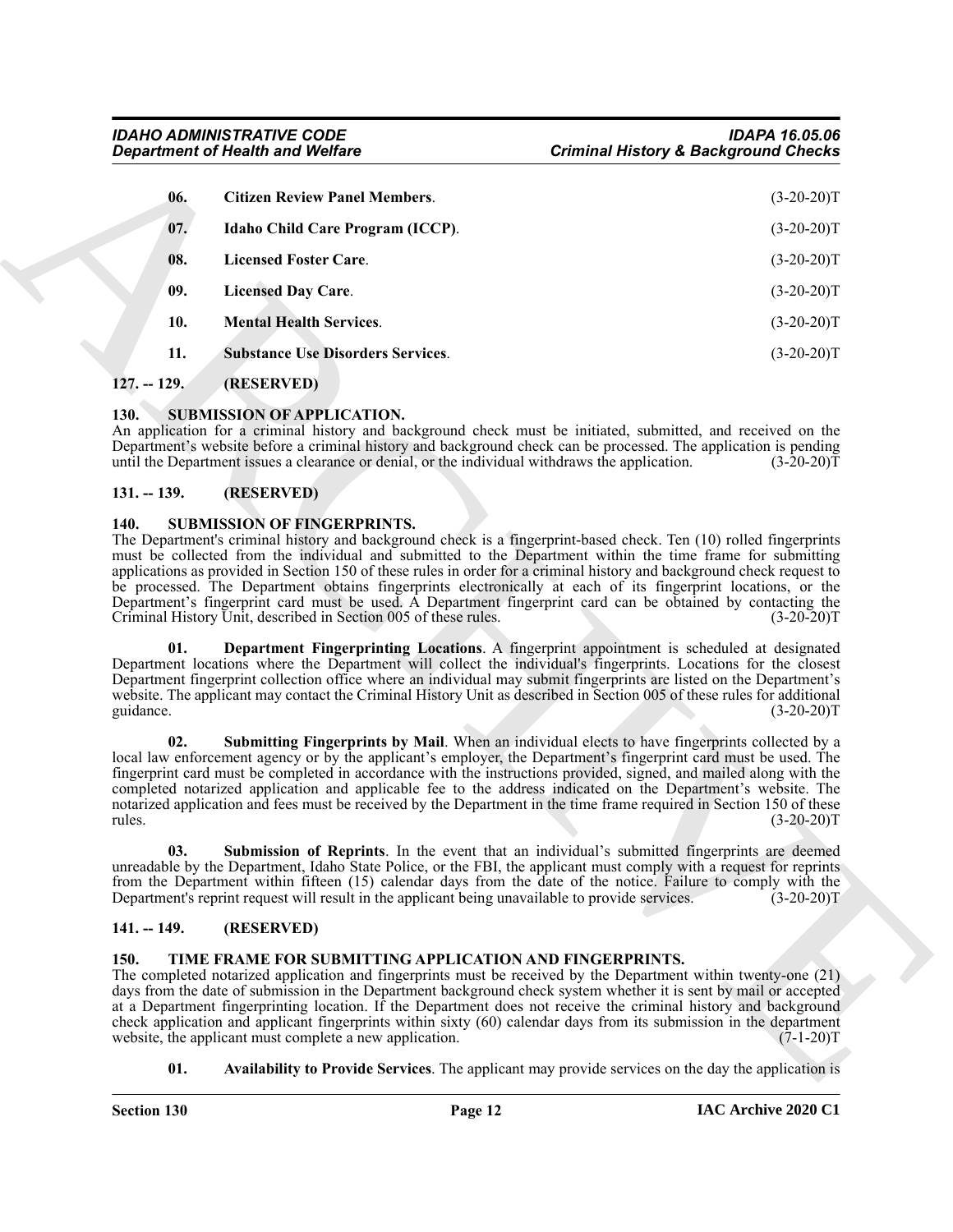### <span id="page-12-12"></span><span id="page-12-11"></span><span id="page-12-10"></span><span id="page-12-0"></span>**151. -- 159. (RESERVED)**

### <span id="page-12-13"></span><span id="page-12-1"></span>**160. WITHDRAWAL OF APPLICATION.**

### <span id="page-12-2"></span>**161. -- 169. (RESERVED)**

### <span id="page-12-8"></span><span id="page-12-7"></span><span id="page-12-6"></span><span id="page-12-3"></span>**170. AVAILABILITY TO PROVIDE SERVICES PENDING COMPLETION OF THE CRIMINAL HISTORY AND BACKGROUND CHECK.**

|                           | <b>Department of Health and Welfare</b>                                                                 | <b>Criminal History &amp; Background Checks</b>                                                                                                                                                                                                                                                                                                                                                                                                                                                                                                                                                                                                                                                                                                                                                                                                                                                                                                                                                                                                                                   |                              |
|---------------------------|---------------------------------------------------------------------------------------------------------|-----------------------------------------------------------------------------------------------------------------------------------------------------------------------------------------------------------------------------------------------------------------------------------------------------------------------------------------------------------------------------------------------------------------------------------------------------------------------------------------------------------------------------------------------------------------------------------------------------------------------------------------------------------------------------------------------------------------------------------------------------------------------------------------------------------------------------------------------------------------------------------------------------------------------------------------------------------------------------------------------------------------------------------------------------------------------------------|------------------------------|
|                           | applicant's availability to provide services.                                                           | signed and notarized, as long as the applicant has not disclosed any disqualifying crimes or relevant records. The<br>applicant must provide the Department a copy of the signed and notarized application to validate the date of                                                                                                                                                                                                                                                                                                                                                                                                                                                                                                                                                                                                                                                                                                                                                                                                                                                | $(7-1-20)T$                  |
| 02.                       | timeframe, or the application is deemed inadequate or incomplete for processing by the Department.      | Unavailability to Provide Services. The applicant becomes unavailable to provide services or be<br>licensed or certified when the notarized application is not received or fingerprints have not been collected within this                                                                                                                                                                                                                                                                                                                                                                                                                                                                                                                                                                                                                                                                                                                                                                                                                                                       | $(7-1-20)T$                  |
| 03.                       | processed by the Department if this time frame is not met.                                              | <b>Incomplete Application</b> . The criminal history and background check is incomplete and will not be                                                                                                                                                                                                                                                                                                                                                                                                                                                                                                                                                                                                                                                                                                                                                                                                                                                                                                                                                                           | $(3-20-20)T$                 |
| 04.                       | a new application for the same purpose, or repeatedly re-sign and re-notarize the original application. | No Extension of Time Frame. The Department will not extend the twenty-one (21) day time<br>frame, unless the applicant or employer provides just cause. An applicant for employment or employer can not submit                                                                                                                                                                                                                                                                                                                                                                                                                                                                                                                                                                                                                                                                                                                                                                                                                                                                    | $(3-20-20)T$                 |
| $151. - 159.$             | (RESERVED)                                                                                              |                                                                                                                                                                                                                                                                                                                                                                                                                                                                                                                                                                                                                                                                                                                                                                                                                                                                                                                                                                                                                                                                                   |                              |
| 160.                      | WITHDRAWAL OF APPLICATION.<br>Department to the Idaho State Police.                                     | An individual may withdraw their application for a criminal history and background check at any time. An individual<br>who withdraws their application cannot provide services, or receive licensure or certification. Fees paid for the cost of<br>the criminal history and background check are non-refundable once the fingerprints have been submitted by the                                                                                                                                                                                                                                                                                                                                                                                                                                                                                                                                                                                                                                                                                                                 | $(3-20-20)T$                 |
| $161. - 169.$             | (RESERVED)                                                                                              |                                                                                                                                                                                                                                                                                                                                                                                                                                                                                                                                                                                                                                                                                                                                                                                                                                                                                                                                                                                                                                                                                   |                              |
| 01.<br>by the Department. | HISTORY AND BACKGROUND CHECK.                                                                           | An individual is available to provide services pending completion of the criminal history and background check as<br>described in Subsections 170.01 and 170.02 of this rule. The individual must have submitted a signed notarized<br>application and fingerprints in the time frame required in Section 150 of these rules, in order to provide services.<br>Employees of Providers, Contractors, Emergency Medical Services (EMS), or the<br><b>Department</b> . An individual is available to provide services on a provisional basis at the discretion of the employer or<br>EMS Bureau as long as no disqualifying crimes or relevant records are disclosed on the application. The employer<br>must review the application for any disqualifying crimes listed in Section 210 of these rules or other relevant records<br>listed in Sections 230 and 240 of these rules. The employer must determine whether the applicant poses a health or<br>safety risk to vulnerable clients before allowing the individual to provide services until a clearance or denial is issued | $(3-20-20)T$<br>$(3-20-20)T$ |
| 02.                       | individuals required to have a clearance prior to providing services:                                   | Individuals Licensed or Certified by the Department. Individuals applying for licensure or<br>certification by the Department are not available to provide services or receive licensure or certification until the<br>criminal history and background check is complete and a clearance is issued by the Department. The following are                                                                                                                                                                                                                                                                                                                                                                                                                                                                                                                                                                                                                                                                                                                                           | $(3-20-20)T$                 |
| a.                        | Adoption or foster care applicants and adults in the home;                                              |                                                                                                                                                                                                                                                                                                                                                                                                                                                                                                                                                                                                                                                                                                                                                                                                                                                                                                                                                                                                                                                                                   | $(3-20-20)T$                 |
| b.                        | Certification or licensure applicants;                                                                  |                                                                                                                                                                                                                                                                                                                                                                                                                                                                                                                                                                                                                                                                                                                                                                                                                                                                                                                                                                                                                                                                                   | $(3-20-20)T$                 |
| $\mathbf{i}$ .            | Certified family homes;                                                                                 |                                                                                                                                                                                                                                                                                                                                                                                                                                                                                                                                                                                                                                                                                                                                                                                                                                                                                                                                                                                                                                                                                   | $(3-20-20)T$                 |
|                           |                                                                                                         |                                                                                                                                                                                                                                                                                                                                                                                                                                                                                                                                                                                                                                                                                                                                                                                                                                                                                                                                                                                                                                                                                   |                              |
| ii.                       | Licensed child care providers;                                                                          |                                                                                                                                                                                                                                                                                                                                                                                                                                                                                                                                                                                                                                                                                                                                                                                                                                                                                                                                                                                                                                                                                   | $(3-20-20)T$                 |

# <span id="page-12-9"></span><span id="page-12-5"></span><span id="page-12-4"></span>**180. CRIMINAL HISTORY AND BACKGROUND CHECK RESULTS.**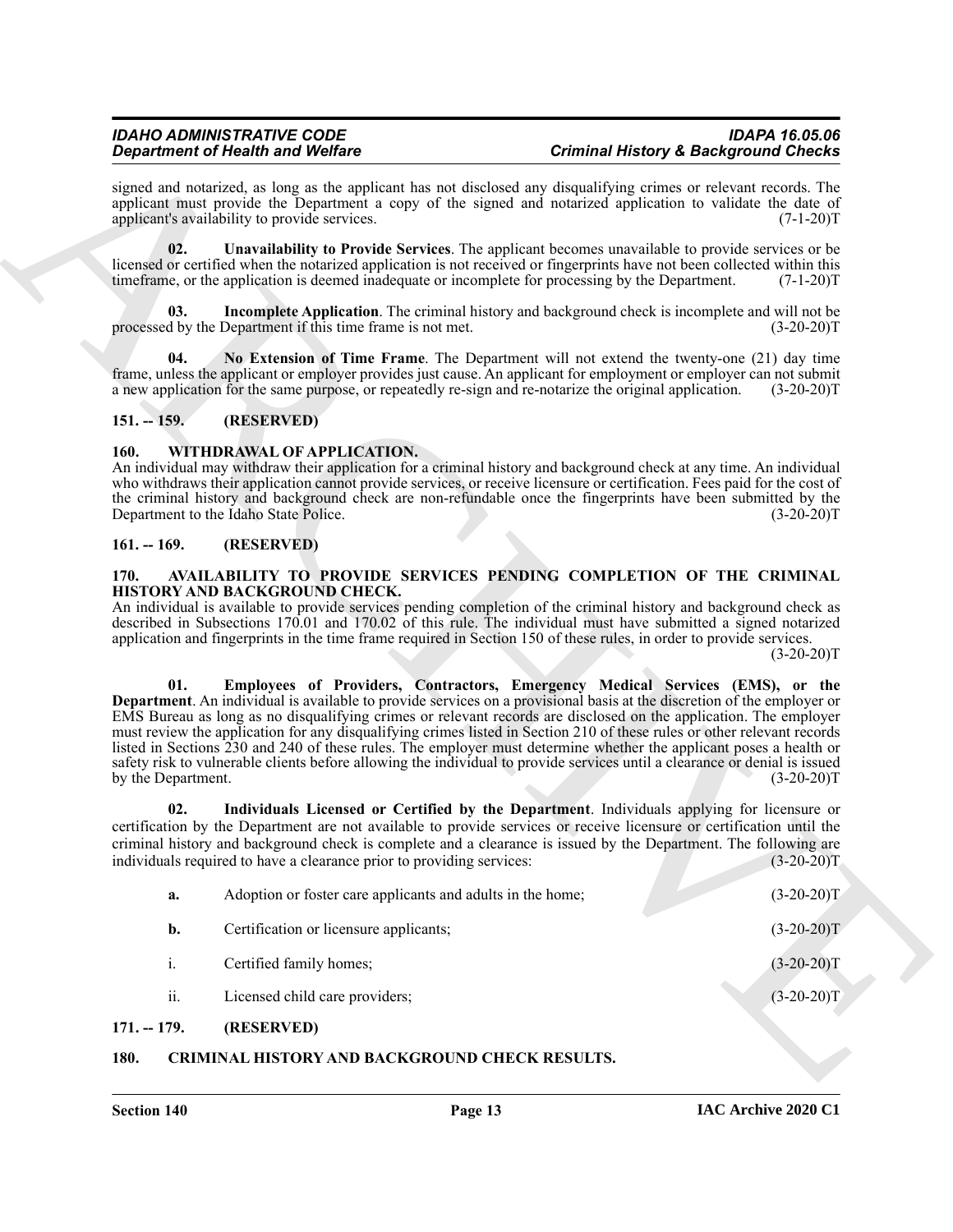The Department will issue a clearance or denial once the criminal history and background check is completed.  $(3-20-20)T$ 

<span id="page-13-10"></span>**01. Results of Criminal History and Background Checks**. The results may be accessed by the individual on the Department's website. The employer may access the information that is provided by the applicant and information obtained from the state, county, or through registries. (3-20-20)T

<span id="page-13-9"></span>**02. Findings for Court Required Criminal History and Background Checks**. As required in Section 56-1004A(2)(b), Idaho Code, the Department will provide findings of a court ordered criminal history and background check to individuals appointed by the court according to Title 15, Chapter 5, or Title 66, Chapter 4, Idaho Code.  $\text{Code.}$  (3-20-20)T

### <span id="page-13-4"></span><span id="page-13-0"></span>**181. APPLICATION STATUS.**

An individual and their employer may check on the criminal history and background check status and the individual's availability to work on the Department website at https://chu.dhw.idaho.gov/. (3-20-20)T

### <span id="page-13-1"></span>**182. -- 189. (RESERVED)**

### <span id="page-13-6"></span><span id="page-13-5"></span><span id="page-13-2"></span>**190. CRIMINAL HISTORY AND BACKGROUND CHECK CLEARANCE.**

**01. Clearance**. A criminal history and background check clearance is issued by the Department once all relevant records and findings have been reviewed and the Department has cleared the applicant. The clearance will be published on the Department's website and the individual may print copies of the clearance. The employer must print the clearance within fourteen (14) calendar days of the clearance being accessible on the Department's website, and maintain a copy readily available for inspection for a period consistent with the employer's own personnel documentation retention schedule.

<span id="page-13-7"></span>**02. Clearance Types**. An applicant required to pass a criminal history and background must receive a clearance as provided below:

**a.** A clearance for an applicant who is not seeking an enhanced clearance for employment in classes listed in Section 126 of these rules, may receive a clearance for a criminal history and background check when a relevant record identified on any child protection registry is disclosed, but the applicant has no conviction of any crimes listed in Subsections 210.01 or 210.02 of these rules. (3-20-20)T

*Great friends of Health Sind* **Wolfrey<br>
11: Dependent of Western order to consider the consideration and the state of the state of the state of the state of the state of the state of the state of the state of the state o b.** An applicant who receives an enhanced clearance has met the criteria to have obtained a clearance as provided in Subsection 190.02.a. of this rule. An enhanced clearance is required for each of the classes listed in Section 126 of these rules and requires searches from states and jurisdictions where the applicant has resided in the previous five (5) years. A relevant record on any child protection registry will result in a denial under Subsection 200.01 of these rules and no clearance will be issued. An applicant who applies to work in any of these classes must receive or have an enhanced clearance. (3-20-20)T

<span id="page-13-8"></span>**03.** Revocation of Clearance. An individual's previously issued clearance may be revoked for the following:  $(3-20-20)T$ following: (3-20-20)T

**a.** The individual fails to comply with the Department's request to submit to a new criminal history and background check according to Subsection 300.04 of these rules. (3-20-20)T

**b.** The individual completes a new criminal history and background check and is found to have a criminal or relevant record that results in an inability to proceed action or in a denial as described in Sections 190 or  $200$  of these rules. (3-20-20)T

**c.** The criminal history and background check fees are not paid, or are insufficient to cover the costs of the background check. (3-20-20)T

### <span id="page-13-3"></span>**191. -- 199. (RESERVED)**

**Section 181 Page 14**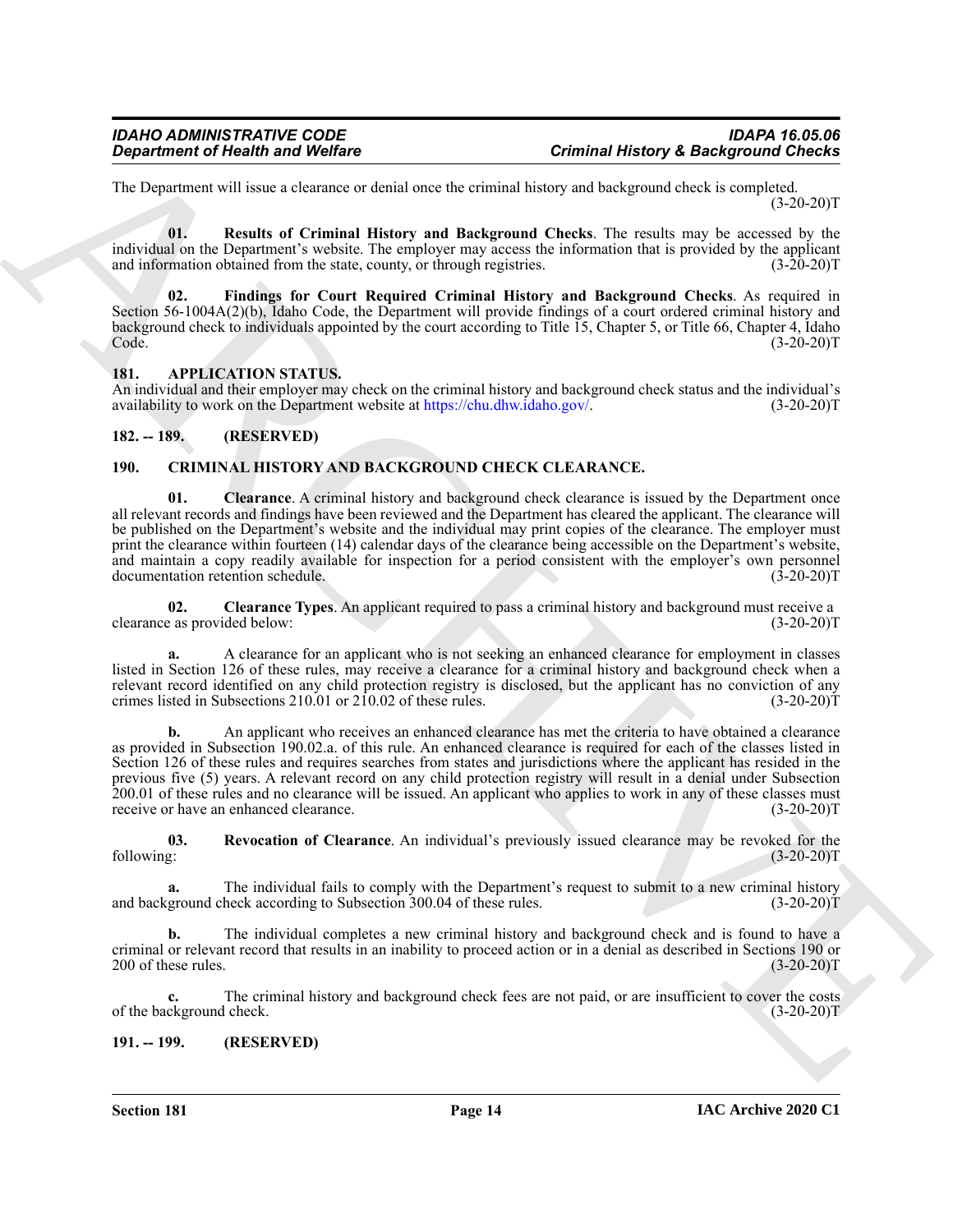### <span id="page-14-4"></span><span id="page-14-0"></span>**200. UNCONDITIONAL DENIAL.**

An individual who receives an unconditional denial is not available to provide services, have access, or to be licensed or certified by the Department. (3-20-20)T

<span id="page-14-9"></span>**01. Reasons for an Unconditional Denial**. Unconditional denials are issued for: (3-20-20)T

**a.** Disqualifying crimes described in Section 210 of these rules; (3-20-20)T

**b.** A relevant record on any Child Protection Registry for the classes of individuals listed in Section 126 of these rules; (3-20-20)T

**c.** A relevant record on the Idaho Child Protection Central Registry with a Level one (1) or Level two nation for all other applicants covered by these rules; (3-20-20)  $(2)$  designation for all other applicants covered by these rules;

**d.** A relevant record on the Nurse Aide Registry; (3-20-20)T

**e.** A relevant record on either the state or federal sex offender registries; (3-20-20)T

**f.** A relevant record on the state or federal Medicaid Exclusion List, described in Section 240 of these (3-20-20) rules; or  $(3-20-20)T$ 

**g.** A materially false statement made knowingly in connection to the Department's criminal history and background check application for the classes of individuals listed in Section 126 of these rules will result in a five-year disqualification period for the applicant. (3-20-20)T

<span id="page-14-7"></span><span id="page-14-6"></span>**02. Issuance of an Unconditional Denial**. The Department will issue an unconditional denial within fourteen (14) days of completion of a criminal history and background check. (3-20-20)T

**Continue of New York Discussions**<br> **Continue of New York DENA L.**<br>
2011 **DENA L.**<br>
2011 **CONSERVATE ANTIFORM INTERNATIONAL CONSERVATE CONSERVATE ANTIFORM CONSERVATE CONSERVATE CONSERVATE CONSERVATE CONSERVATE CONSERVATE 03. Challenge of Department's Unconditional Denial**. An individual has twenty-eight (28) days from the date the unconditional denial is issued to challenge the Department's unconditional denial. The individual must submit the challenge in writing and provide court records or other information which demonstrates the Department's unconditional denial is incorrect. These documents must be filed with the Criminal History Unit described in Section 005 of these rules. (3-20-20)T

**a.** If the individual challenges the Department's unconditional denial, the Department will review the court records, documents and other information filed by the individual. The Department will issue a decision within thirty (30) days of the receipt of the challenge. The Department's decision will be a final order under IDAPA 16.05.03, "Contested Case Proceedings and Declaratory Rulings," Section 152. (3-20-20)T

**b.** If the individual does not challenge the Department's unconditional denial within thirty (30) days, it becomes a final order of the Department under IDAPA 16.05.03, "Contested Case Proceedings and Declaratory Rulings," Section 152. (3-20-20)T

<span id="page-14-8"></span>**04. No Exemption Review**. No exemption review, as described in Section 250 of these rules, is allowed for an unconditional denial. (3-20-20)T

<span id="page-14-5"></span>**05. Appeal of an Unconditional Denial**. Following a challenge of the Department's unconditional denial, an individual may appeal the Department's decision under the provisions in IDAPA 16.05.03, "Contested Case Proceedings and Declaratory Rulings." The request to appeal an unconditional denial does not stay the action of the Department.

### <span id="page-14-1"></span>**201. -- 209. (RESERVED)**

### <span id="page-14-3"></span><span id="page-14-2"></span>**210. DISQUALIFYING CRIMES RESULTING IN AN UNCONDITIONAL DENIAL.**

An individual is not available to provide direct care or services when the individual discloses or the criminal history and background check reveals a conviction for a disqualifying crime on their record as described in this rule.

 $(7 - 1 - 20)T$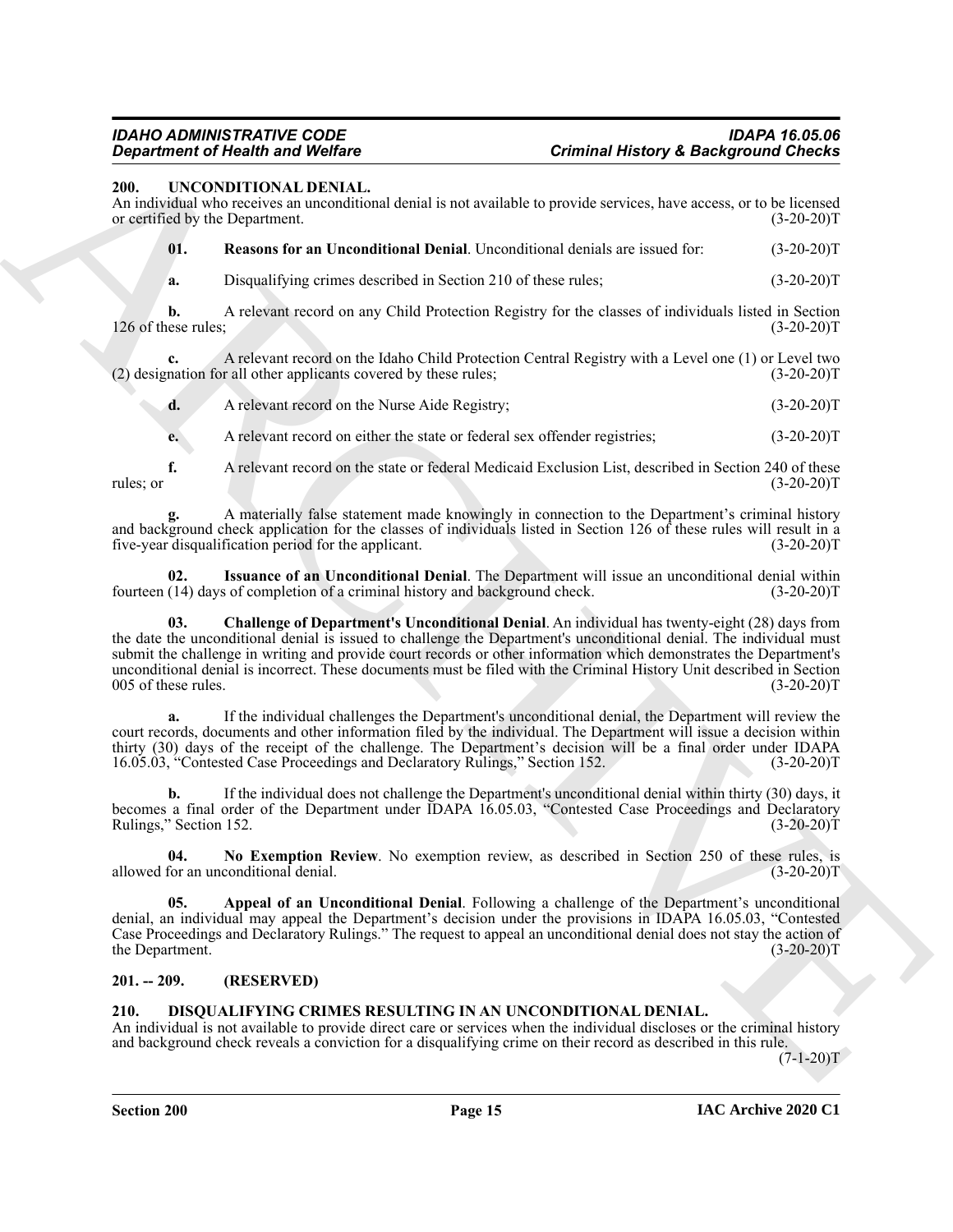<span id="page-15-0"></span>**Constrained Window Wedlers**<br> **Constrained Window Microsoft Constrained Constrained Constrained Constrained Constrained Constrained Constrained Constrained Constrained Constrained Constrained Constrained Constrained Const 01. Disqualifying Crimes**. The disqualifying crimes, described in Subsection 210.01 of this rule, or any substantially conforming foreign criminal violation, will result in an unconditional denial being issued.(7-1-20)T **a.** Crimes against vulnerable adults: (3-20-20)T i. Abuse, neglect, or exploitation of a vulnerable adult, as defined in Section 18-1505, Idaho Code;  $(3-20-20)T$ ii. Abandoning a vulnerable adult, as defined in Section 18-1505A, Idaho Code; (3-20-20)T iii. Sexual abuse and exploitation of a vulnerable adult, as defined in Section 18-1505B, Idaho Code.  $(3-20-20)T$ **b.** Aggravated, first-degree and second-degree arson, as defined in Sections 18-801 through 18-803, and  $18-805$ , Idaho Code; **c.** Crimes against nature, as defined in Section 18-6605, Idaho Code; (3-20-20)T **d.** Forcible sexual penetration by use of a foreign object, as defined in Section 18-6608, Idaho Code;  $(3-20-20)T$ **e.** Hiring, employing, or using a minor to engage in certain acts, as defined in Section 18-1517A, Idaho Code; (3-20-20)T **f.** Human trafficking, as defined in Sections 18-8602 and 18-8603, Idaho Code;  $(3-20-20)T$ **g.** Incest, as defined in Section 18-6602, Idaho Code; (3-20-20)T **h.** Injury to a child, felony or misdemeanor, as defined in Section 18-1501, Idaho Code;  $(3-20-20)T$ **i.** Kidnapping, as defined in Sections 18-4501 through 18-4503, Idaho Code;  $(3-20-20)T$ **j.** Lewd conduct with a minor, as defined in Section 18-1508, Idaho Code; (3-20-20)T **k.** Mayhem, as defined in Section 18-5001, Idaho Code; (3-20-20)T **l.** Manslaughter: (3-20-20)T i. Voluntary manslaughter, as defined in Section 18-4006(1) Idaho Code; (3-20-20)T ii. Involuntary manslaughter, as defined in Section 18-4006(2), Idaho Code; (3-20-20)T iii. Felony vehicular manslaughter, as defined in Section 18-4006(3)(a) and (b), Idaho Code;  $(3-20-20)T$ **m.** Murder in any degree or assault with intent to commit murder, as defined in Sections 18-4001, 18- 4003, and 18-4015, Idaho Code; (3-20-20)T **n.** Poisoning, as defined in Sections 18-4014 and 18-5501, Idaho Code; (3-20-20)T **o.** Rape, as defined in Section 18-6101, Idaho Code; (3-20-20)T **p.** Robbery, as defined in Section 18-6501, Idaho Code; (3-20-20)T **q.** Felony stalking, as defined in Section 18-7905, Idaho Code; (3-20-20)T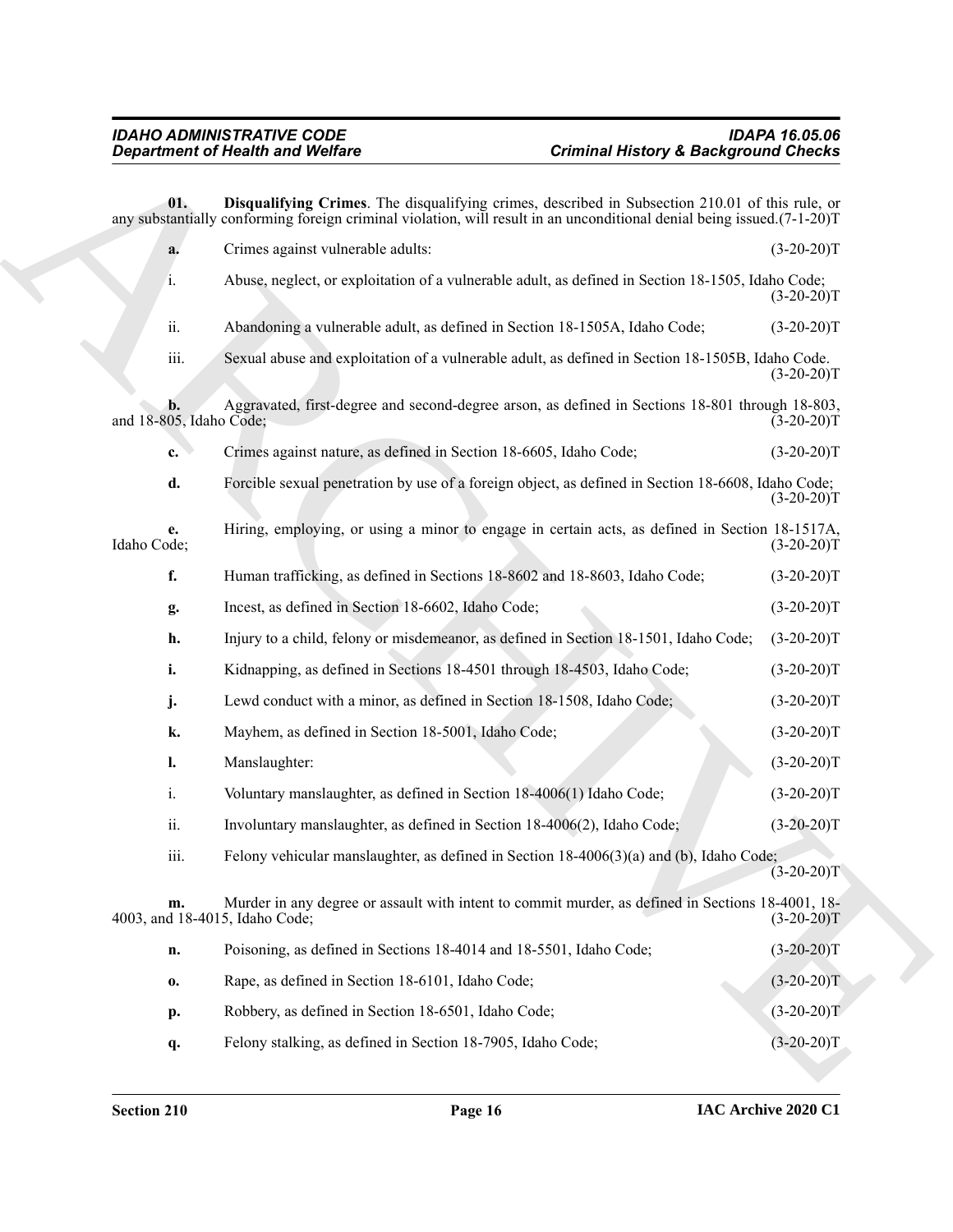## <span id="page-16-0"></span>*IDAHO ADMINISTRATIVE CODE IDAPA 16.05.06 Department of Health and Welfare Criminal History & Background Checks*

|               | <b>Department of Health and Welfare</b>                                                                                                                                                                                                                                                                                 | <b>Criminal History &amp; Background Checks</b> |                                                                                                |
|---------------|-------------------------------------------------------------------------------------------------------------------------------------------------------------------------------------------------------------------------------------------------------------------------------------------------------------------------|-------------------------------------------------|------------------------------------------------------------------------------------------------|
| r.            | Sale or barter of a child, as defined in Section 18-1511, Idaho Code;                                                                                                                                                                                                                                                   |                                                 | $(3-20-20)T$                                                                                   |
| $S_{\bullet}$ | Ritualized abuse of a child, as defined in Section 18-1506A, Idaho Code;                                                                                                                                                                                                                                                |                                                 | $(3-20-20)T$                                                                                   |
| t.            | Female Genital Mutilation, as defined in Section 18-1506B, Idaho Code;                                                                                                                                                                                                                                                  |                                                 | $(7-1-20)T$                                                                                    |
| u.            | Sexual abuse or exploitation of a child, as defined in Sections 18-1506, Idaho Code;                                                                                                                                                                                                                                    |                                                 | $(3-20-20)T$                                                                                   |
| v.            | Felony sexual exploitation of a child, as defined in Section 18-1507, Idaho Code;                                                                                                                                                                                                                                       |                                                 | $(3-20-20)T$                                                                                   |
| W.            | Sexual battery of a minor child under sixteen $(16)$ or seventeen $(17)$ years of age, as defined in<br>Section 18-1508A, Idaho Code;                                                                                                                                                                                   |                                                 | $(3-20-20)T$                                                                                   |
| x.            | Video voyeurism, as defined in Section 18-6609, Idaho Code;                                                                                                                                                                                                                                                             |                                                 | $(3-20-20)T$                                                                                   |
| <b>y.</b>     | Enticing of children, as defined in Sections 18-1509 and 18-1509A, Idaho Code;                                                                                                                                                                                                                                          |                                                 | $(3-20-20)T$                                                                                   |
| Z.            | Inducing individuals under eighteen (18) years of age into prostitution or patronizing a prostitute,<br>as defined in Sections 18-5609 and 18-5611, Idaho Code;                                                                                                                                                         |                                                 | $(3-20-20)T$                                                                                   |
| aa.           | Any felony punishable by death or life imprisonment;                                                                                                                                                                                                                                                                    |                                                 | $(3-20-20)T$                                                                                   |
| bb.           | Attempted strangulation, as defined in Section 18-923, Idaho Code;                                                                                                                                                                                                                                                      |                                                 | $(3-20-20)T$                                                                                   |
| cc.           | Felony domestic violence, as defined in Section 18-918, Idaho Code;                                                                                                                                                                                                                                                     |                                                 | $(3-20-20)T$                                                                                   |
| dd.           | Battery with intent to commit a serious felony, as defined in Section 18-911, Idaho Code;                                                                                                                                                                                                                               |                                                 | $(7-1-20)T$                                                                                    |
| ee.           | Assault with intent to commit a serious felony, as defined in Section 18-909, Idaho Code; or                                                                                                                                                                                                                            |                                                 | $(7-1-20)T$                                                                                    |
| ff.           | Attempt, conspiracy, accessory after the fact, or aiding and abetting, as defined in Sections 18-205,<br>18-306, 18-1701, and 19-1430, Idaho Code, to commit any of the disqualifying designated crimes.                                                                                                                |                                                 | $(3-20-20)T$                                                                                   |
| 02.           | Disqualifying Five-Year Crimes. The Department will issue an unconditional denial for an<br>individual who has been convicted of the following described crimes for five $(5)$ years from the date of the conviction<br>for the crimes listed in this rule, or any substantially conforming foreign criminal violation: |                                                 | $(7-1-20)T$                                                                                    |
| a.            | Any felony not described in Subsection 210.01, of this rule;                                                                                                                                                                                                                                                            |                                                 | $(3-20-20)T$                                                                                   |
| b.            | Misdemeanor domestic violence, as defined in Section 18-918, Idaho Code;                                                                                                                                                                                                                                                |                                                 | $(3-20-20)T$                                                                                   |
| c.<br>Code;   | Failure to report abuse, abandonment or neglect of a child, as defined in Section 16-1605, Idaho                                                                                                                                                                                                                        |                                                 | $(3-20-20)$ T                                                                                  |
| d.            | Misdemeanor forgery of and fraudulent use of a financial transaction card, as defined in Sections<br>18-3123 through 18-3128, Idaho Code;                                                                                                                                                                               |                                                 | $(3-20-20)T$                                                                                   |
| e.<br>Code;   | Misdemeanor forgery and counterfeiting, as defined in Sections 18-3601 through 18-3620, Idaho                                                                                                                                                                                                                           |                                                 | $(3-20-20)T$                                                                                   |
| f.            | Misdemeanor identity theft, as defined in Section 18-3126, Idaho Code;                                                                                                                                                                                                                                                  |                                                 | $(3-20-20)T$                                                                                   |
| g.            | Misdemeanor insurance fraud, as defined in Sections 41-293 and 41-294, Idaho Code; (3-20-20)T                                                                                                                                                                                                                           |                                                 |                                                                                                |
|               |                                                                                                                                                                                                                                                                                                                         |                                                 | Public assistance fraud, as defined in Sections 56-227, 56-227A, 56-227D, 56-227E and 56-227F, |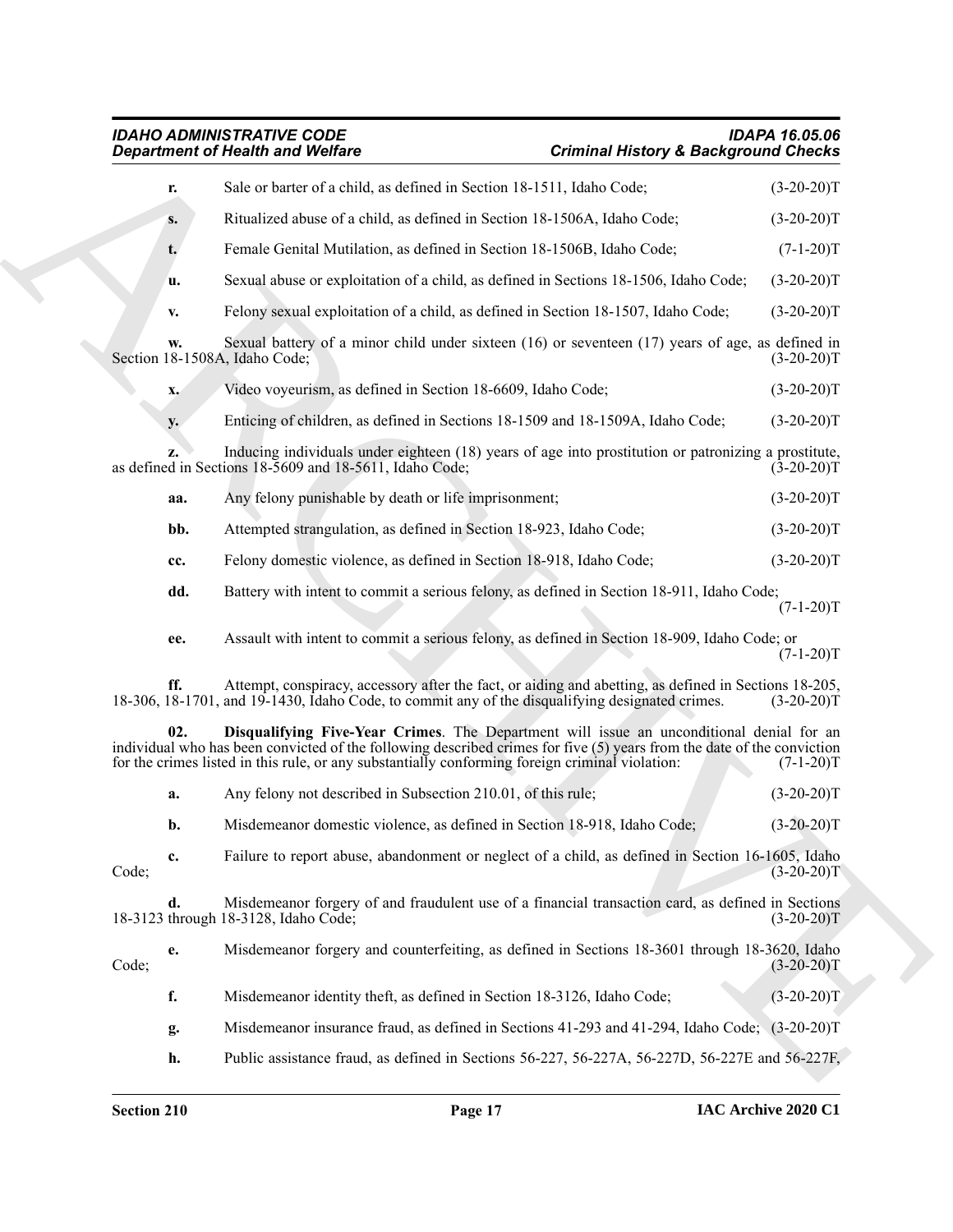$(3-20-20)T$ 

 $(3-20-20)T$ 

**Equivariant of Health and Wolfing Control Commute Mission & Background Checks<br>
Letters and reputation of a child by electronic treats, date of a victoric and 15-20-201<br>
14-150. Second reputation and deptends a state of t** Idaho Code; (3-20-20)T **i.** Sexual exploitation of a child by electronic means, felony or misdemeanor, as defined in Section A. Idaho Code: (3-20-20) 18-1507A, Idaho Code; **j.** Stalking in the second degree, as defined in Section 18-7906, Idaho Code;  $(3-20-20)T$ **k.** Misdemeanor vehicular manslaughter, as defined in Section 18-4006(3)(c), Idaho Code; **l.** Sexual exploitation by a medical care provider, as defined in Section 18-919, Idaho Code; **m.** Operating a certified family home without certification, as defined in Section 39-3528, Idaho Code; or  $(3-20-20)T$ 

**n.** Attempt, conspiracy, accessory after the fact, or aiding and abetting, as defined in Sections 18-205, 18-1701, and 19-1430, Idaho Code, to commit any of the disqualifying five (5) year crimes. (3-20-20)T 18-306, 18-1701, and 19-1430, Idaho Code, to commit any of the disqualifying five (5) year crimes.

**03. Underlying Facts and Circumstances**. The Department may consider the underlying facts and circumstances of felony or misdemeanor conduct including a guilty plea or admission in determining whether or not to issue a clearance, regardless of whether or not the individual received one  $(1)$  of the following:

<span id="page-17-8"></span>**a.** A withheld judgment; (3-20-20)T

**b.** A dismissal, suspension, deferral, commutation, or a plea agreement where probation or restitution was or was not required; (3-20-20)T

**c.** An order according to Section 19-2604, Idaho Code, or other equivalent state law; or (3-20-20)T

<span id="page-17-4"></span>**d.** A sealed record. (3-20-20)T

### <span id="page-17-0"></span>**211. -- 219. (RESERVED)**

### <span id="page-17-1"></span>**220. CONDITIONAL DENIAL.**

The Department may issue a conditional denial within fourteen (14) days of the completion of a criminal history and background check. An individual who receives a conditional denial is not available to provide services or be licensed or certified by the Department. (3-20-20)T

<span id="page-17-6"></span>**01. Reasons for a Conditional Denial Issuance**. A conditional denial is issued when the criminal history and background check reveals a relevant record as described in Section 230 of these rules. (3-20-20)T

<span id="page-17-5"></span>**02. Effective Date of a Conditional Denial**. A conditional denial is effective immediately. An applicant may not reapply for a criminal history and background check for three (3) years from the date of the conditional denial. (3-20-20)T

<span id="page-17-7"></span>**03. Request an Exemption Review**. An individual may request an exemption review as described in Section 250 of these rules when a conditional denial has been issued. (3-20-20)T

### <span id="page-17-2"></span>**221. -- 229. (RESERVED)**

### <span id="page-17-9"></span><span id="page-17-3"></span>**230. RELEVANT RECORDS RESULTING IN A CONDITIONAL DENIAL.**

An individual is not available to provide direct care or services when the individual discloses or the criminal history and background check reveals a relevant record on their record as described Subsections 230.01 and 230.02 of this  $rule.$  (3-20-20)T

<span id="page-17-10"></span>**01. Individuals Licensed or Certified by the Department or a Department Employee**. A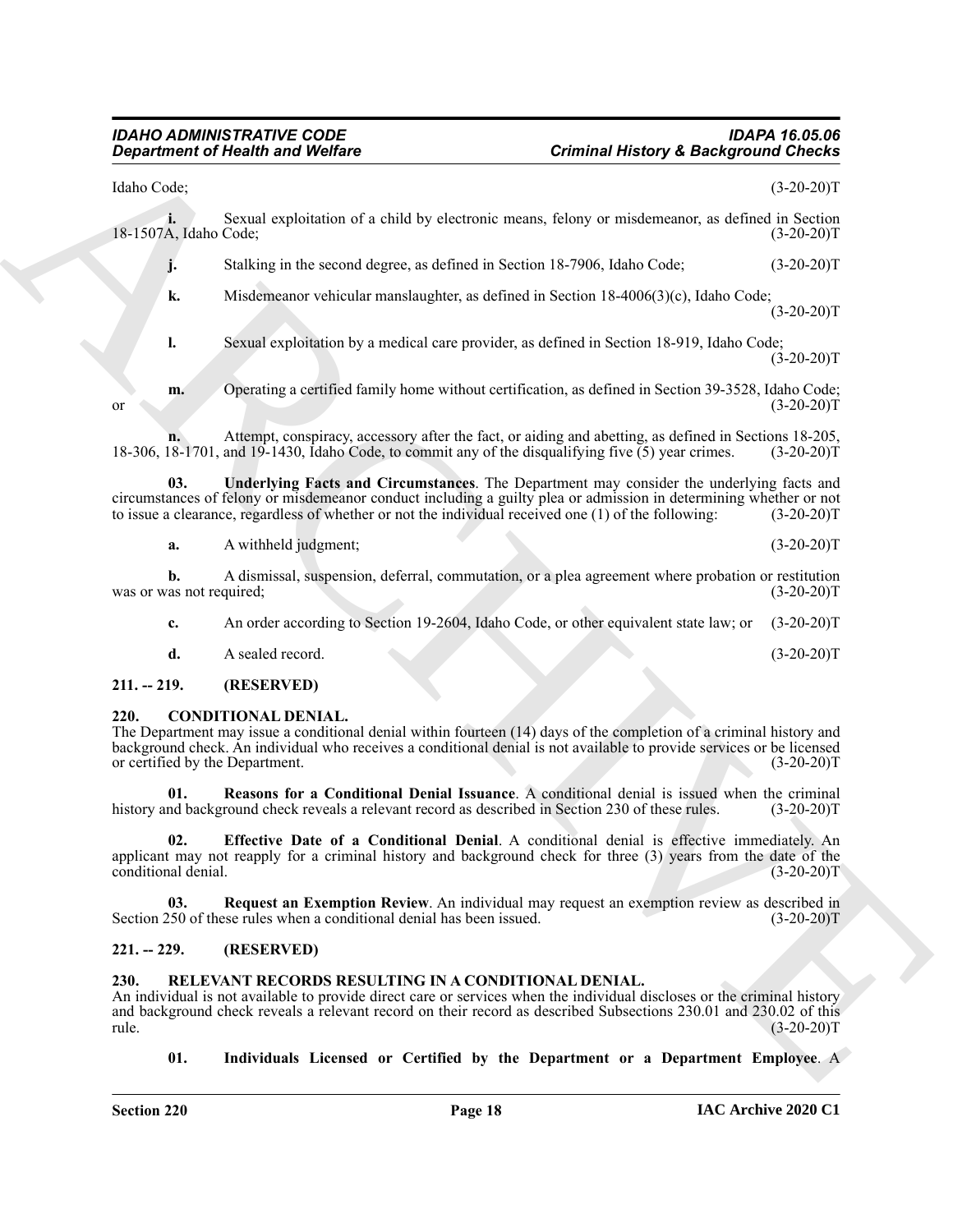conditional denial may be issued when an individual who is licensed or certified by the Department, or who is a Department employee discloses, or the criminal history and background check reveals, a relevant record as defined in Subsections 230.01.a. through 230.01.d. of this rule: (3-20-20)T

**a.** A substantiated child protection complaint or a substantiated adult protection complaint;  $(3-20-20)T$ 

**b.** The Department determines there is a potential health and safety risk to vulnerable adults or children; (3-20-20)T

**c.** The individual has falsified or omitted information on the application form; or (3-20-20)T

<span id="page-18-7"></span>**d.** The Department determines additional information is required. (3-20-20)T

**02. Employees of Providers or Contractors**. A conditional denial may be issued when an individual who is employed by a provider or contractor discloses, or the criminal history and background check reveals, a relevant record as defined in Subsections 230.02.a. through 230.02.b. of this rule. (3-20-20)T relevant record as defined in Subsections 230.02.a. through 230.02.b. of this rule.

**a.** A substantiated child protection complaint or a substantiated adult protection complaint; or  $(3-20-20)T$ 

<span id="page-18-8"></span>**b.** The Department determines additional information is required. (3-20-20)T

**03. Underlying Facts and Circumstances**. The Department may consider the underlying facts and circumstances of felony or misdemeanor conduct including a guilty plea or admission in determining whether or not to issue a clearance, regardless of whether or not the individual received one  $(1)$  of the following:

**a.** A withheld judgment; (3-20-20)T

**b.** A dismissal, suspension, deferral, commutation, or a plea agreement where probation or restitution (3-20-20) was or was not required;

- **c.** An order according to Section 19-2604, Idaho Code, or other equivalent state law; or (3-20-20)T
- <span id="page-18-6"></span>**d.** A sealed record. (3-20-20)T

### <span id="page-18-0"></span>**231. -- 239. (RESERVED)**

### <span id="page-18-1"></span>**240. MEDICAID EXCLUSION.**

Individuals subject to these rules, who are excluded by the Office of the Inspector General, Department of Health and Human Services; or, are listed in the State of Idaho Medicaid Exclusion list, cannot provide Department funded services within the scope of these rules. At the expiration of the exclusion, the individual may reapply for a criminal history and background check. (3-20-20)T

### <span id="page-18-2"></span>**241. -- 249. (RESERVED)**

### <span id="page-18-4"></span><span id="page-18-3"></span>**250. EXEMPTION REVIEWS.**

**Experimental New York Contains the United States of Contains Hall and States of the Contains Contains Contains Contains Contains Contains Contains Contains Contains Contains Contains Contains Contains Contains Contains C** An individual cannot request an exemption review for an unconditional denial. An individual may request an exemption review within fourteen (14) days from the date of the issuance of a conditional denial by the Department, unless good cause is shown for a delay. Once the Department receives the request for an exemption review, the Department will initiate a review for crimes or actions not designated in Section 210 of these rules. The review may consist of examining documents and supplemental information provided by the individual, a telephone interview, an in-person interview, or any other review the Department determines is necessary. Exemption reviews are governed and conducted as provided in Subsections 250.01 through 250.05 of this rule. (3-20-20)T

<span id="page-18-5"></span>**Scheduling an Exemption Review**. Upon receipt of a request for an exemption review, the Department will determine the type of review and conduct the review within thirty (30) days from the date of the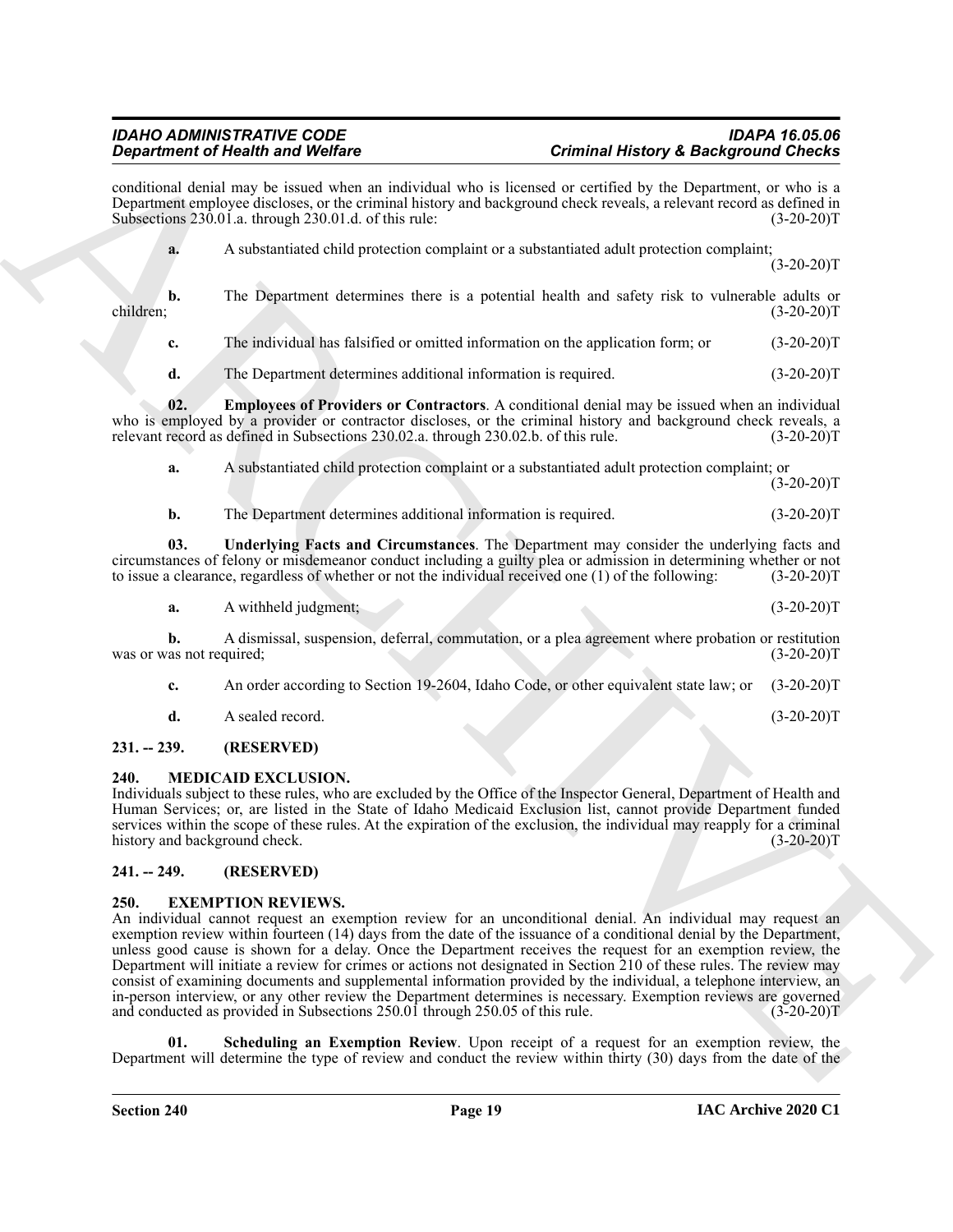<span id="page-19-11"></span>

| request. Where an in-person review is appropriate, the Department will provide the individual at least seven (7) days<br>notice of the review date unless the time is waived by the individual. When an in-person review is scheduled, the<br>individual is notified by the Department that they are able to bring witnesses and present evidence during the review.<br>02.<br>Factors Considered at the Exemption Review. The Department will consider the following<br>factors or evidence during the exemption review:<br>The severity or nature of the crime or other findings;<br>a.<br>The period of time since the incident under review occurred;<br>b.<br>The number and pattern of incidents;<br>c.<br>Circumstances surrounding the incident that would help determine the risk of repetition;<br>d.<br>Relationship of the incident to the care of children or vulnerable adults;<br>e.<br>Activities since the incident, such as continuous employment, education, participation in treatment,<br>f.<br>payment of restitution, or any other factors that may be evidence of rehabilitation;<br>Granting of a pardon by the Governor or the President; and<br>g.<br>The falsification or omission of information on the application form and other supplemental forms<br>h.<br>submitted.<br><b>Exemption Review Determination</b> . The Department determines the individual's suitability based<br>03.<br>upon the information provided during the exemption review. The Department will issue a notice of decision within<br>fifteen (15) business days of the close of the review.<br><b>Exemption Review Decision Effective Dates.</b> The Department's exemption review decision is<br>04.<br>effective for three (3) years from the date of the notice of decision.<br>Exemption Review Appeal. Exemption reviews conducted under this section of rule may be<br>05.<br>appealed under IDAPA 16.05.03, "Contested Cases Proceedings and Declaratory Rulings." The filing of a notice of<br>appeal does not stay the action of the Department. The individual who files an appeal must establish that the<br>Department's denial was arbitrary and capricious.<br>(RESERVED)<br>$251. - 259.$ | $(3-20-20)T$<br>$(3-20-20)T$<br>$(3-20-20)T$<br>$(3-20-20)T$<br>$(3-20-20)T$<br>$(3-20-20)T$<br>$(3-20-20)T$<br>$(3-20-20)T$<br>$(3-20-20)T$<br>$(3-20-20)T$<br>$(3-20-20)T$ |
|------------------------------------------------------------------------------------------------------------------------------------------------------------------------------------------------------------------------------------------------------------------------------------------------------------------------------------------------------------------------------------------------------------------------------------------------------------------------------------------------------------------------------------------------------------------------------------------------------------------------------------------------------------------------------------------------------------------------------------------------------------------------------------------------------------------------------------------------------------------------------------------------------------------------------------------------------------------------------------------------------------------------------------------------------------------------------------------------------------------------------------------------------------------------------------------------------------------------------------------------------------------------------------------------------------------------------------------------------------------------------------------------------------------------------------------------------------------------------------------------------------------------------------------------------------------------------------------------------------------------------------------------------------------------------------------------------------------------------------------------------------------------------------------------------------------------------------------------------------------------------------------------------------------------------------------------------------------------------------------------------------------------------------------------------------------------------------------------------------------------------------------------------------------------------------------------------------------|------------------------------------------------------------------------------------------------------------------------------------------------------------------------------|
|                                                                                                                                                                                                                                                                                                                                                                                                                                                                                                                                                                                                                                                                                                                                                                                                                                                                                                                                                                                                                                                                                                                                                                                                                                                                                                                                                                                                                                                                                                                                                                                                                                                                                                                                                                                                                                                                                                                                                                                                                                                                                                                                                                                                                  |                                                                                                                                                                              |
|                                                                                                                                                                                                                                                                                                                                                                                                                                                                                                                                                                                                                                                                                                                                                                                                                                                                                                                                                                                                                                                                                                                                                                                                                                                                                                                                                                                                                                                                                                                                                                                                                                                                                                                                                                                                                                                                                                                                                                                                                                                                                                                                                                                                                  |                                                                                                                                                                              |
|                                                                                                                                                                                                                                                                                                                                                                                                                                                                                                                                                                                                                                                                                                                                                                                                                                                                                                                                                                                                                                                                                                                                                                                                                                                                                                                                                                                                                                                                                                                                                                                                                                                                                                                                                                                                                                                                                                                                                                                                                                                                                                                                                                                                                  |                                                                                                                                                                              |
|                                                                                                                                                                                                                                                                                                                                                                                                                                                                                                                                                                                                                                                                                                                                                                                                                                                                                                                                                                                                                                                                                                                                                                                                                                                                                                                                                                                                                                                                                                                                                                                                                                                                                                                                                                                                                                                                                                                                                                                                                                                                                                                                                                                                                  |                                                                                                                                                                              |
|                                                                                                                                                                                                                                                                                                                                                                                                                                                                                                                                                                                                                                                                                                                                                                                                                                                                                                                                                                                                                                                                                                                                                                                                                                                                                                                                                                                                                                                                                                                                                                                                                                                                                                                                                                                                                                                                                                                                                                                                                                                                                                                                                                                                                  |                                                                                                                                                                              |
|                                                                                                                                                                                                                                                                                                                                                                                                                                                                                                                                                                                                                                                                                                                                                                                                                                                                                                                                                                                                                                                                                                                                                                                                                                                                                                                                                                                                                                                                                                                                                                                                                                                                                                                                                                                                                                                                                                                                                                                                                                                                                                                                                                                                                  |                                                                                                                                                                              |
|                                                                                                                                                                                                                                                                                                                                                                                                                                                                                                                                                                                                                                                                                                                                                                                                                                                                                                                                                                                                                                                                                                                                                                                                                                                                                                                                                                                                                                                                                                                                                                                                                                                                                                                                                                                                                                                                                                                                                                                                                                                                                                                                                                                                                  |                                                                                                                                                                              |
|                                                                                                                                                                                                                                                                                                                                                                                                                                                                                                                                                                                                                                                                                                                                                                                                                                                                                                                                                                                                                                                                                                                                                                                                                                                                                                                                                                                                                                                                                                                                                                                                                                                                                                                                                                                                                                                                                                                                                                                                                                                                                                                                                                                                                  |                                                                                                                                                                              |
|                                                                                                                                                                                                                                                                                                                                                                                                                                                                                                                                                                                                                                                                                                                                                                                                                                                                                                                                                                                                                                                                                                                                                                                                                                                                                                                                                                                                                                                                                                                                                                                                                                                                                                                                                                                                                                                                                                                                                                                                                                                                                                                                                                                                                  |                                                                                                                                                                              |
|                                                                                                                                                                                                                                                                                                                                                                                                                                                                                                                                                                                                                                                                                                                                                                                                                                                                                                                                                                                                                                                                                                                                                                                                                                                                                                                                                                                                                                                                                                                                                                                                                                                                                                                                                                                                                                                                                                                                                                                                                                                                                                                                                                                                                  |                                                                                                                                                                              |
|                                                                                                                                                                                                                                                                                                                                                                                                                                                                                                                                                                                                                                                                                                                                                                                                                                                                                                                                                                                                                                                                                                                                                                                                                                                                                                                                                                                                                                                                                                                                                                                                                                                                                                                                                                                                                                                                                                                                                                                                                                                                                                                                                                                                                  |                                                                                                                                                                              |
|                                                                                                                                                                                                                                                                                                                                                                                                                                                                                                                                                                                                                                                                                                                                                                                                                                                                                                                                                                                                                                                                                                                                                                                                                                                                                                                                                                                                                                                                                                                                                                                                                                                                                                                                                                                                                                                                                                                                                                                                                                                                                                                                                                                                                  | $(3-20-20)T$                                                                                                                                                                 |
|                                                                                                                                                                                                                                                                                                                                                                                                                                                                                                                                                                                                                                                                                                                                                                                                                                                                                                                                                                                                                                                                                                                                                                                                                                                                                                                                                                                                                                                                                                                                                                                                                                                                                                                                                                                                                                                                                                                                                                                                                                                                                                                                                                                                                  | $(3-20-20)T$                                                                                                                                                                 |
|                                                                                                                                                                                                                                                                                                                                                                                                                                                                                                                                                                                                                                                                                                                                                                                                                                                                                                                                                                                                                                                                                                                                                                                                                                                                                                                                                                                                                                                                                                                                                                                                                                                                                                                                                                                                                                                                                                                                                                                                                                                                                                                                                                                                                  |                                                                                                                                                                              |
| PREVIOUS EXEMPTION REVIEW DENIALS.<br>260.<br>The individual's current request for a criminal history and background check for any Department program when there<br>has been a denial from an exemption review within the last three (3) years will automatically be denied. (3-20-20)T                                                                                                                                                                                                                                                                                                                                                                                                                                                                                                                                                                                                                                                                                                                                                                                                                                                                                                                                                                                                                                                                                                                                                                                                                                                                                                                                                                                                                                                                                                                                                                                                                                                                                                                                                                                                                                                                                                                          |                                                                                                                                                                              |
| (RESERVED)<br>$261. - 269.$                                                                                                                                                                                                                                                                                                                                                                                                                                                                                                                                                                                                                                                                                                                                                                                                                                                                                                                                                                                                                                                                                                                                                                                                                                                                                                                                                                                                                                                                                                                                                                                                                                                                                                                                                                                                                                                                                                                                                                                                                                                                                                                                                                                      |                                                                                                                                                                              |
| CRIMINAL OR RELEVANT RECORD - ACTION PENDING.<br>270.                                                                                                                                                                                                                                                                                                                                                                                                                                                                                                                                                                                                                                                                                                                                                                                                                                                                                                                                                                                                                                                                                                                                                                                                                                                                                                                                                                                                                                                                                                                                                                                                                                                                                                                                                                                                                                                                                                                                                                                                                                                                                                                                                            |                                                                                                                                                                              |
| 01.<br>Notice of Inability to Proceed. When the applicant is identified as having a pending criminal<br>action for a crime or relevant record that may disqualify them from receiving a clearance for the criminal history and<br>background check, the Department may issue a notice of inability to proceed.                                                                                                                                                                                                                                                                                                                                                                                                                                                                                                                                                                                                                                                                                                                                                                                                                                                                                                                                                                                                                                                                                                                                                                                                                                                                                                                                                                                                                                                                                                                                                                                                                                                                                                                                                                                                                                                                                                   | $(3-20-20)T$                                                                                                                                                                 |
| 02.<br>Availability to Provide Services. The applicant is not available to provide service when a notice of<br>inability to proceed or denial is issued by the Department. Any previous clearance issued by the Department will be<br>revoked as described in Section 190 of these rules.                                                                                                                                                                                                                                                                                                                                                                                                                                                                                                                                                                                                                                                                                                                                                                                                                                                                                                                                                                                                                                                                                                                                                                                                                                                                                                                                                                                                                                                                                                                                                                                                                                                                                                                                                                                                                                                                                                                        |                                                                                                                                                                              |
| Reconsideration of Action Pending. In the case of an inability to proceed status, the applicant can<br>03.                                                                                                                                                                                                                                                                                                                                                                                                                                                                                                                                                                                                                                                                                                                                                                                                                                                                                                                                                                                                                                                                                                                                                                                                                                                                                                                                                                                                                                                                                                                                                                                                                                                                                                                                                                                                                                                                                                                                                                                                                                                                                                       | $(3-20-20)T$                                                                                                                                                                 |

### <span id="page-19-10"></span><span id="page-19-9"></span><span id="page-19-8"></span><span id="page-19-0"></span>**251. -- 259. (RESERVED)**

### <span id="page-19-12"></span><span id="page-19-1"></span>**260. PREVIOUS EXEMPTION REVIEW DENIALS.**

### <span id="page-19-2"></span>**261. -- 269. (RESERVED)**

### <span id="page-19-7"></span><span id="page-19-6"></span><span id="page-19-5"></span><span id="page-19-4"></span><span id="page-19-3"></span>**270. CRIMINAL OR RELEVANT RECORD - ACTION PENDING.**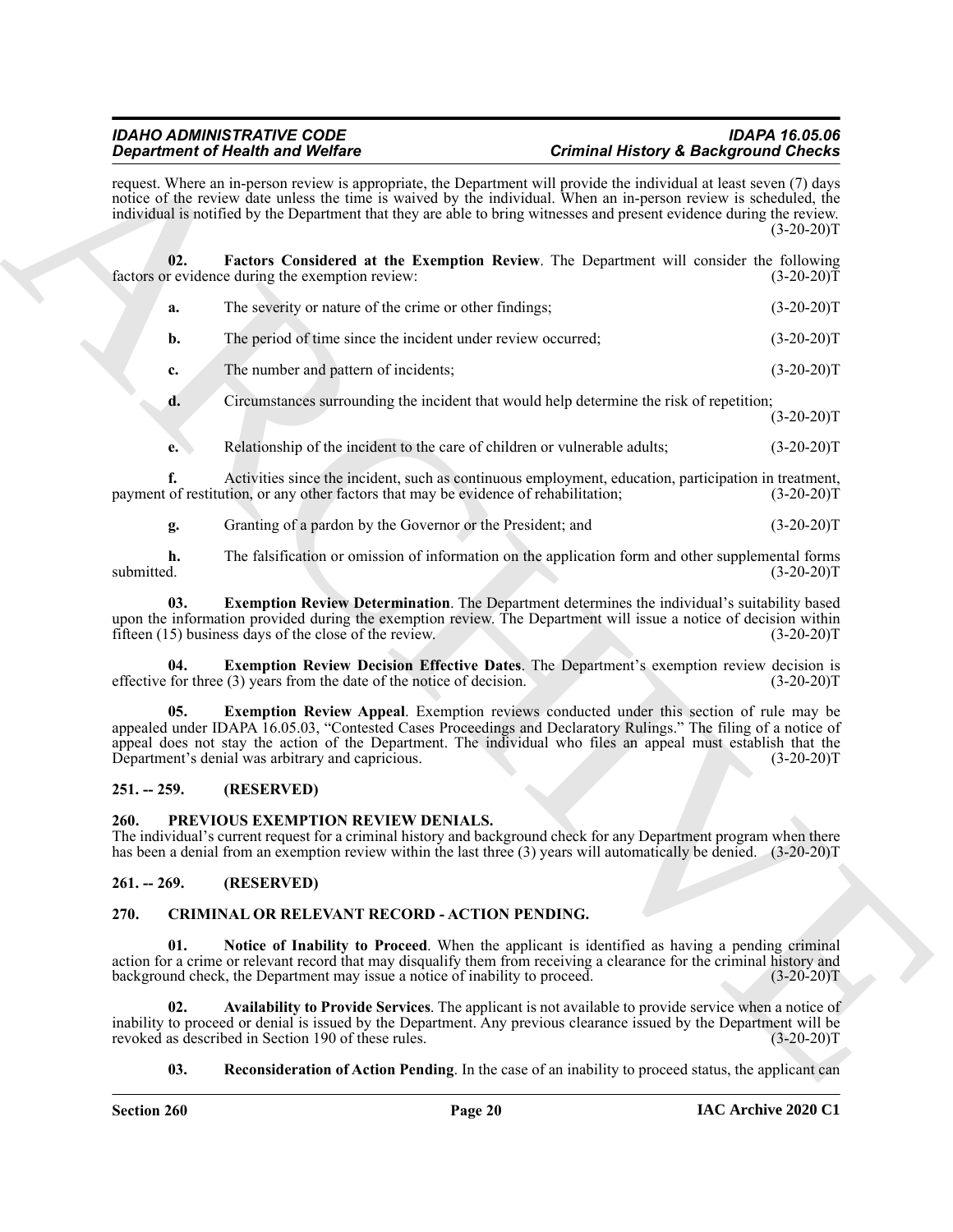**Signal theory of Health and Velocity**<br> **Archives** of the *China China China China China China China China China China China China China China China China China China China China China China China China China China China* submit documentation that the matter has been resolved to the Department for reconsideration within one hundred and twenty (120) calendar days from the date of notice. When the Department receives this documentation, the Department will notify the applicant of the reconsideration and issue a clearance or denial. When the Department's reconsideration results in a clearance after review, any previously revoked clearance will be restored as described in Section 190 of these rules. (3-20-20)T

### <span id="page-20-0"></span>**271. -- 299. (RESERVED)**

### <span id="page-20-2"></span><span id="page-20-1"></span>**300. UPDATING CRIMINAL HISTORY AND BACKGROUND CHECKS.**

The employer is responsible for confirming that the applicant has completed a criminal history and background check as provided in Section 190 of these rules. Once a clearance is issued by the Department, verifiable continuous employment of the applicant with the same employer eliminates the requirement for a new background check.

 $(7-1-20)T$ 

<span id="page-20-3"></span>**01.** New Criminal History and Background Check. Any individual required to have a criminal history and background check under these rules must complete a new application, including fingerprints when:  $(3-20-20)T$ 

**a.** Accepting employment with a new employer, and their last Department criminal history and check was completed more than three (3) years prior to their employment date: or (7-1-20) background check was completed more than three  $(3)$  years prior to their employment date; or F

**b.** Applying for licensure or certification with the Department. and their last Department criminal history and background check was completed more than three (3) years prior to their employment date or licensure application date; (7-1-20)T

**c.** If an applicant is terminated by the employer, is rehired by the same employer, and the applicant background check is older than three (3) years at the time of the rehire, the provisions of Subsections  $300.01$ .a.<br>through  $300.01$ .b. of this rule apply. (7-1-20) through  $300.01$ .b. of this rule apply.

<span id="page-20-4"></span>**02.** Use of Criminal History Check Within Three Years of Completion. Any employer may use a ent criminal history and background check clearance obtained under these rules if: (3-20-20) Department criminal history and background check clearance obtained under these rules if:

**a.** The individual has received a Department's criminal history and background check clearance within three (3) years from the date of employment; (3-20-20)T

**b.** Prior to allowing the individual to provide services, the employer must obtain access to the individual's background check results and clearance through the Department's website by having the employer's identification number added to the individual's background check results, and (3-20-20)T

**c.** The employer completes a state-only background check of the individual through the Idaho State ureau of Criminal Identification, and no disqualifying crimes are found. (3-20-20) Police Bureau of Criminal Identification, and no disqualifying crimes are found.

The action must be initiated by the employer within thirty  $(30)$  calendar days of obtaining access to iminal history and background check clearance issued by the Department; and  $(3-20-20)$ T the individual's criminal history and background check clearance issued by the Department; and

ii. The employer must be able to provide proof of this action by maintaining a copy of the records required in Subsections 300.02.a. and 300.02.c. of this rule for a period consistent with the employer's own personnel documentation retention schedule. (3-20-20)T

**d.** If an applicant is terminated by the employer, is rehired by the same employer, and the applicant background check was completed less than three (3) years from the time of the rehire, the provisions of Subsections 300.02.b. and 300.02.c. of this rule apply. (7-1-20)T

**e.** An employer not listed in Section 126 of these rules, may use an individual's Department clearance ced clearance that was obtained within three (3) years from date of employment. (3-20-20) or enhanced clearance that was obtained within three (3) years from date of employment.

**f.** An individual with a current clearance that is not Enhanced but is completed within three (3) years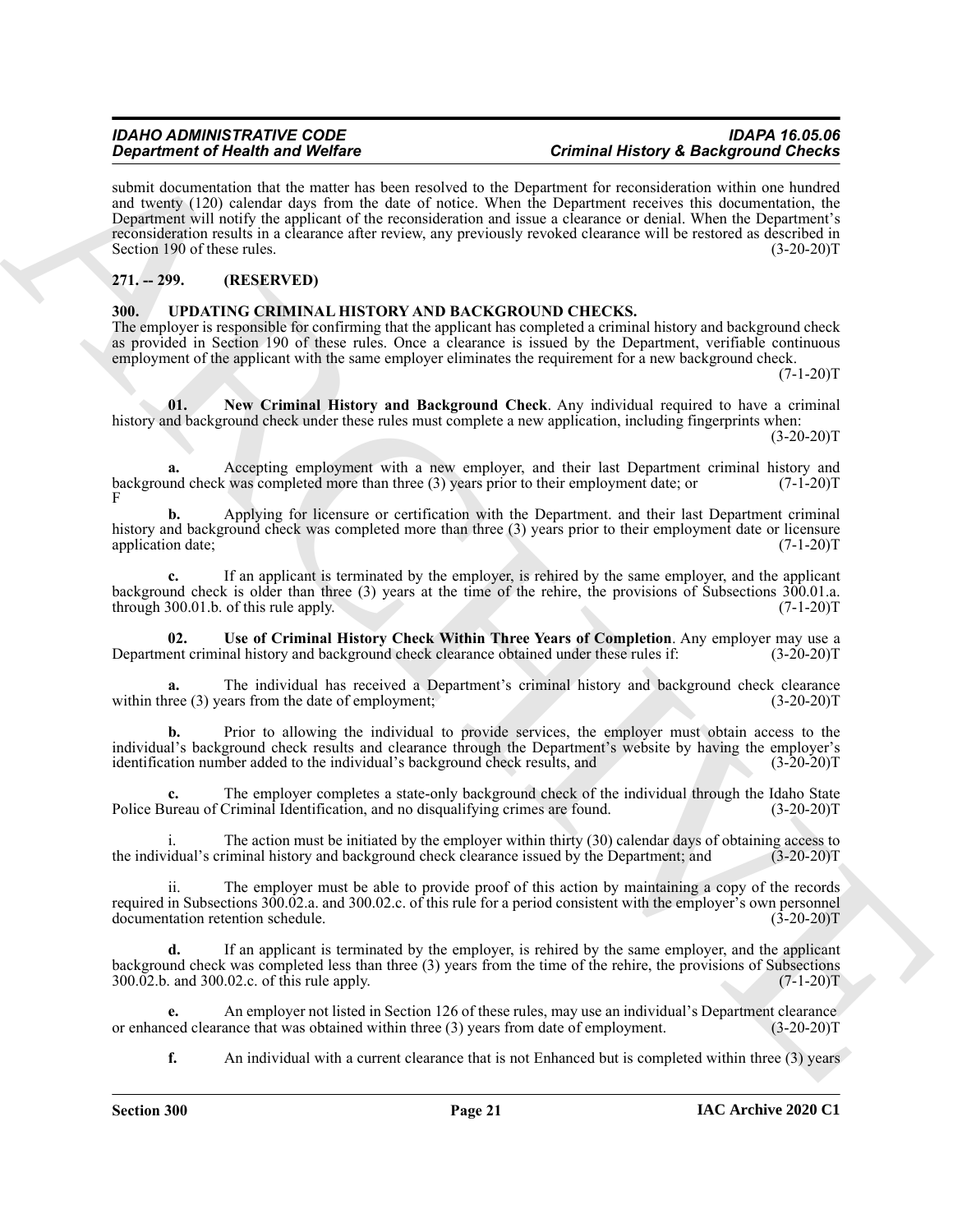**Signal from the Kindy and Welfare<br>
Constraint of Health and Welfare<br>
Example, the answer space of constraints in the Signal Scheme of the Constraints of the Signal Scheme of the Constraints<br>
Archives the constraints of t** from date of employment, who applies to a new agency or employer identified in Section 126 of these rules, must submit an application for a new criminal history and background check to obtain an enhanced clearance. An agency or employer identified in Subsections 126.07 and 126.09 of these rules may not hire an employee with a clearance obtained prior to January 1, 2020, unless the Enhanced clearance complies with the requirements found in 42 USC Section 9858. (7-1-20)T

<span id="page-21-8"></span>**03. Employer Discretion**. Any agency or employer, at its discretion, may require an individual to complete a Department criminal history and background check at any time, even if the individual has received a criminal history and background check clearance within three (3) years. (3-20-20)T

<span id="page-21-7"></span>**04. Department Discretion**. The Department may, at its discretion or as provided in program rules, require a criminal history and background check of any individual covered under these rules at any time during the individual's employment, internship, or while volunteering. Any individual required to complete a criminal history and background check under Sections 100 and 101 of these rules, must be fingerprinted within fourteen (14) days from the date of notification by the Department that a new criminal history and background check is required.

 $(3-20-20)T$ 

### <span id="page-21-0"></span>**301. -- 349. (RESERVED)**

### <span id="page-21-3"></span><span id="page-21-1"></span>**350. CRIMINAL HISTORY AND BACKGROUND CHECK RECORDS.**

Criminal history and background checks done under this chapter become the property of the Department and are held confidential. (3-20-20)T

<span id="page-21-4"></span>**01. Release of Criminal History and Background Check Records**. A copy of the criminal history and background check as defined in Section  $010$  of these rules will be released:  $(3-20-20)T$ 

**a.** To the individual who has requested the criminal history and background check and upon receipt of request to the Department, provided the individual releases the state from all liability; (3-20-20)T a written request to the Department, provided the individual releases the state from all liability;

| In response to a subpoena issued by a court of competent jurisdiction; or | $(3-20-20)T$ |
|---------------------------------------------------------------------------|--------------|
| As otherwise required by law.                                             | $(3-20-20)T$ |

# <span id="page-21-5"></span>**02. Retention of Records**. (3-20-20)T

**a.** If an exemption is granted, the criminal history and background record, supplemental documentation received, notes from the review, and the decision will be retained by the Department for a period of at least five (5) years after the criminal history and background check is completed. (3-20-20)T

**b.** If an exemption is denied, the Department retains all records and electronic recordings pertaining to w for five (5) years after the criminal history and background check is completed. (3-20-20) the review for five  $(5)$  years after the criminal history and background check is completed.

<span id="page-21-6"></span>**03.** Use and Dissemination Restrictions for FBI Criminal Identification Records. According to the us under 28 CFR 50.12, the Department will: (3-20-20) provisions under 28 CFR 50.12, the Department will:

**a.** Notify the individual fingerprinted that the fingerprints will be used to check the criminal history records of the FBI; (3-20-20)T

**b.** In determining the suitability for licensing or employment, provide the individual the opportunity ete or challenge the accuracy of the information contained in the FBI identification record; (3-20-20)T to complete or challenge the accuracy of the information contained in the FBI identification record;

**c.** Notify the individual that they have fifteen (15) days to correct or complete the FBI identification record or to decline to do so; and (3-20-20)T

**d.** Advise the individual who wishes to correct the FBI identification record that procedures for  $\mu$ , correcting, or updating are provided in 28 CFR 16.34. (3-20-20) changing, correcting, or updating are provided in 28 CFR 16.34.

### <span id="page-21-2"></span>**351. -- 999. (RESERVED)**

**Section 350 Page 22**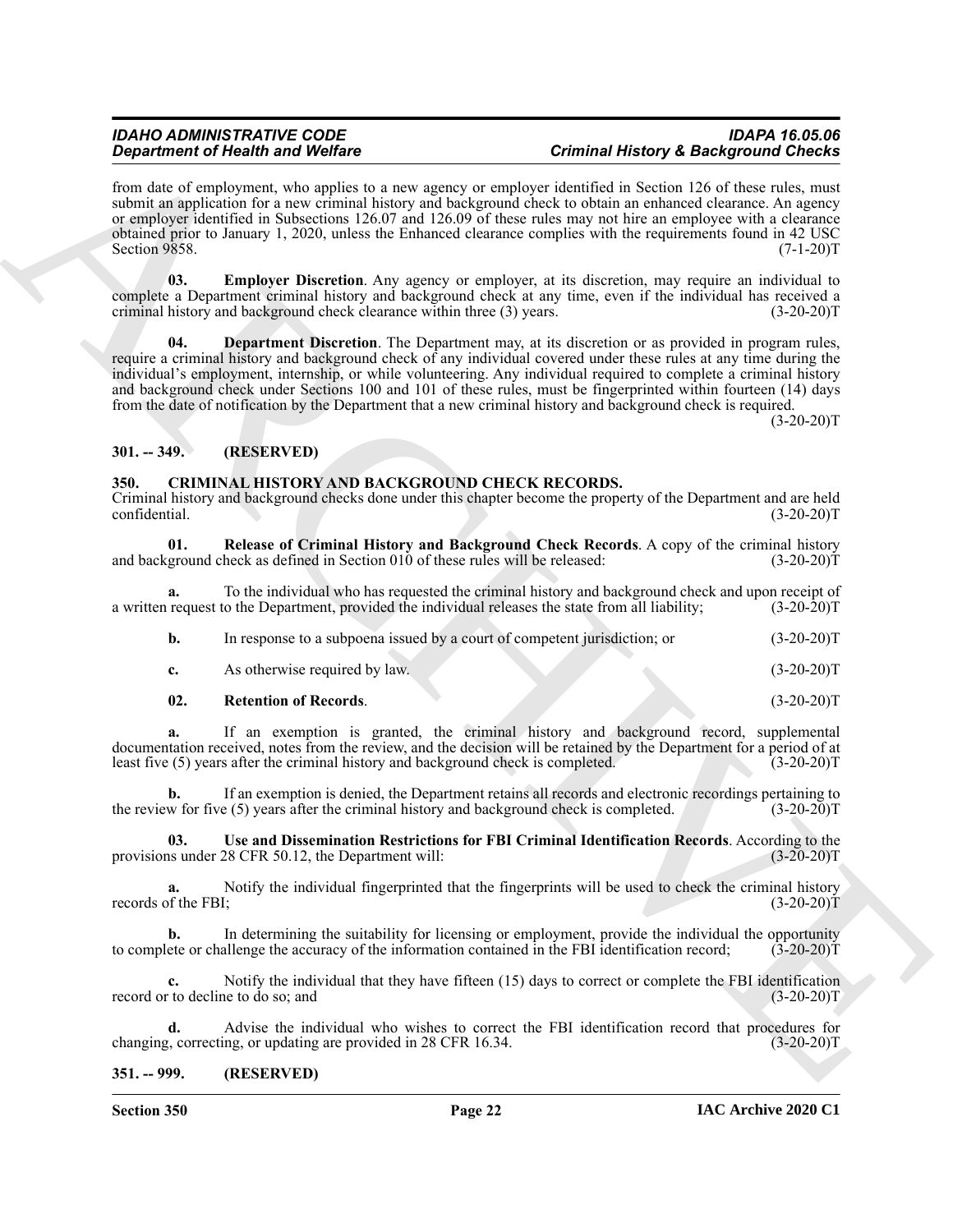# *Subject Index*

### **A**

Applicants Receiving A Department Enhanced Clearance 11 Adoptive Parent Applicants 11 Behavioral Health Programs 11 Children's Agency Facility Staff 11 Children's Residential Care Facilities 11 Children's Therapeutic Outdoor Programs 11 Citizen Review Panel Members 12 Idaho Child Care Program (ICCP) 12 Licensed Day Care 12 Licensed Foster Care 12 Mental Health Services 12 Substance Use Disorders Services 12 Application For A Criminal History & Background Check 10 Application Form 10 Disclosures 11 Failure to Disclose Information 11 Application Status 14 Availability To Provide Services Pending Completion Of The Criminal History & Background Check 13 Employees of Providers, Contractors, Emergency Medical Services (EMS), or the Department 13 Individuals Licensed or Certified by the Department 13

### **C**

Conditional Denial 18 Effective Date of a Conditional Denial 18 Reasons for a Conditional Denial Issuance 18 Request an Exemption Review 18 Criminal History & Background Check Clearance 14 Clearance 14 Clearance Types 14 Revocation of Clearance 14 Criminal History & Background Check Records 22 Release of Criminal History & Background Check Records 22 Retention of Records 22 Use & Dissemination Restrictions

for FBI Criminal Identification Records 22 Criminal History & Background Check Results 13 Findings for Court Required Criminal History & Background Checks 14 Results of Criminal History & Background Checks 14 Criminal Or Relevant Record - Action Pending 20 Availability to Provide Services 20 Notice of Inability to Proceed 20 Reconsideration of Action Pending 20

### **D**

[A](#page-10-3)pplication Alto Depends (and Depends 1990)<br>
September 1990) - Constantino Constantino (and Depends 1990)<br>
September 1990) - Constantino Constantino (and Depends 1990)<br>
Constantino Constantino (and Depends 1990) - Constan Definitions & Abbreviations 5 Agency 5 Application 5 Clearance 5 Conviction 5 Criminal History & Background Check 6 Criminal History Unit 6 Denial 6 Department 6 Direct Patient Access Employee 6 Disqualifying Crime 6 Employer 6 Enhanced Clearance 6 Exemption Review 6 Federal Bureau of Investigation  $(FBI)$  6 Good Cause 6 Idaho State Police Bureau of Criminal Identification 7 Relevant Record 7 Department Individuals Subject To A Criminal History & Background Check 9 Emergency Medical Services (EMS) Employees 10 Employees at State Institutions 10 Employees of Bureau of Compliance 10 Employees, Contractors, & Volunteers 9 Other Employees 10 Disqualifying Crimes Resulting In An Unconditional Denial 15 Disqualifying Crimes 16 Disqualifying Five-Year Crimes 17 Underlying Facts &

### Circumstances 18

### **E**

Employer Registration 7 Change in Name or Ownership 7 Initial Registration 7 Employer Responsibilities 7 Employment Determination 8 Ensure Time Frames Are Met 8 Maintain Printed Copy of Application 7 Screen Applicants 7 Exemption Reviews 19 Exemption Review Appeal 20 Exemption Review Decision Effective Dates 20 Exemption Review Determination 20 Factors Considered at the Exemption Review 20 Scheduling an Exemption Review 19

### **F**

Fees & Costs For Criminal History & Background Checks 7

### **I**

Idaho Child Protection Central Registry Checks 11 Department Response 11 Fee Amount 11 Request for an Idaho Child Protection Central Registry Check 11 Individuals Subject To A Criminal History & Background Check 8

### **L**

Legal Authority 5 **M**

Medicaid Exclusion 19

**N** Non-Compliance With These Rules

### **P**

Previous Exemption Review Denials 20

### **R**

Relevant Records Resulting In A Conditional Denial 18 Employees of Providers or Contractors 19 Individuals Licensed or Certified by the Department or a Department Employee 18 Underlying Facts &